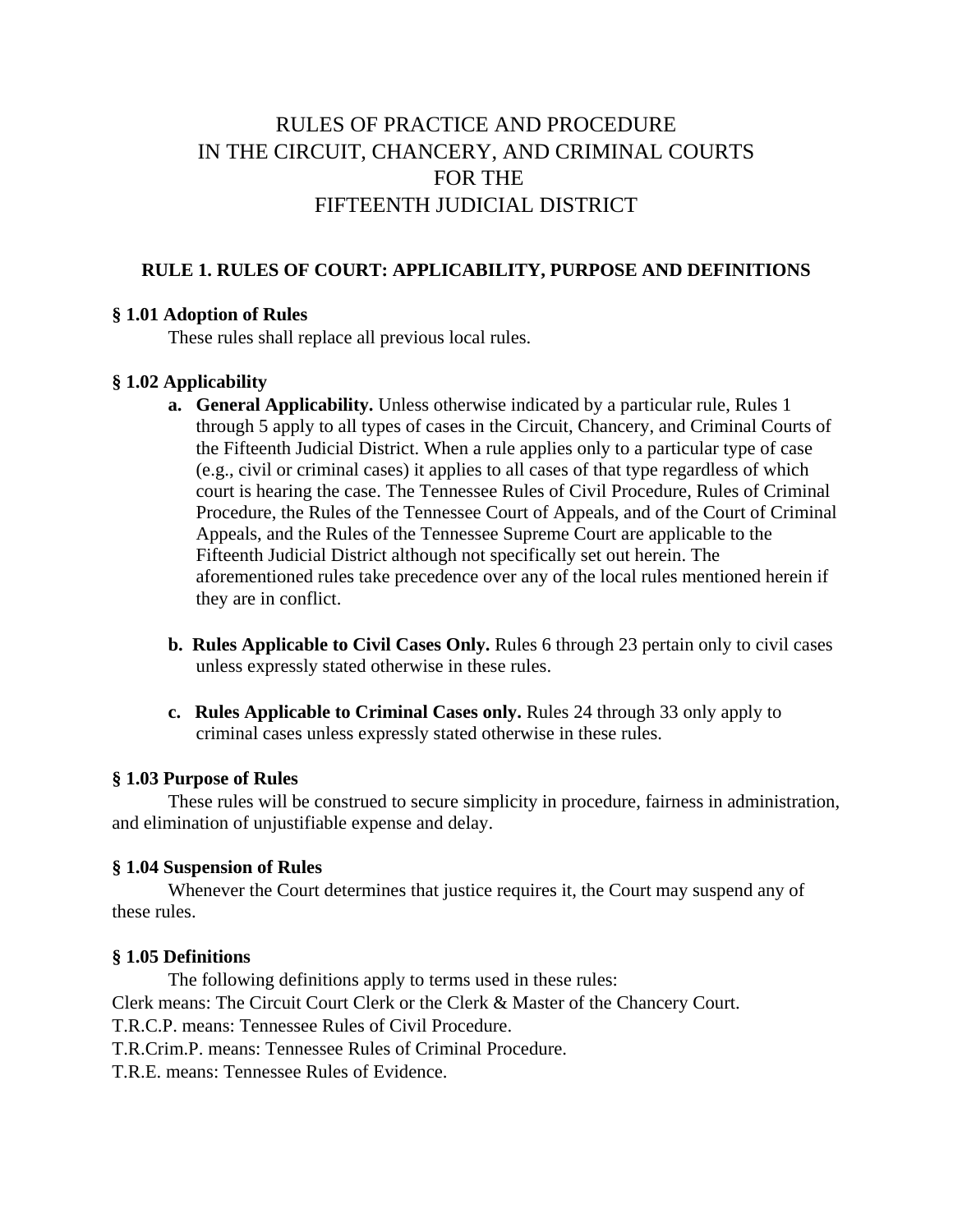Trial Judge: Means a Circuit Court Judge, Criminal Court Judge, or Chancellor as the context so requires.

## **§ 1.06 Citation**

These rules may be cited at "Local Rule  $\S$  \_\_\_\_\_\_\_\_\_."

## **RULE 2. ASSIGNMENT AND DISPOSITION OF CASES**

## § 2.01 Interchange of Judges

When necessary for the efficient administration of justice, a chancellor or judge may hear and determine any matter by interchange for another chancellor or judge without the necessity of transferring the case from one court to another. A chancellor or judge may hear or determine any matter by interchange for any other chancellor or judge.

## **RULE 3. COURT SESSIONS**

## **§ 3.01 Regular Sessions**

Regular sessions of Court will open at 9:00 A.M. or at such other time as the court directs. Attorneys shall be prompt at all sessions. Regular Court terms of each county in this District are as follows: **See Appendix 1 for the Chancery Court schedule; see Appendix 2 for Circuit Court, Division I schedule; see Appendix 3 for Circuit Court, Division II schedule; and, Appendix 4 for Criminal Court schedule.** The scheduling of cases outside the above regular terms shall be on a first come first serve basis due to the shortage of courtroom space throughout the  $15<sup>th</sup>$  Judicial District. Prior to the setting of cases outside the regular term, the Trial Judge and the attorneys shall confirm through the clerks that courtroom space is available. The Circuit Court Clerk and Clerk and Master of each county shall coordinate and maintain a master calendar that will show the scheduling of cases outside the regular terms.

## **§ 3.02**

 The following holidays have been designated by the State of Tennessee as legal holidays. Court will not be heard on these days, to wit:

- 1. New Year's Day
- 2. Martin Luther King, Jr. Day
- 3. Washington Day
- 4. Good Friday
- 5. Memorial Day
- 6. Independence Day
- 7. Labor Day
- 8. Columbus Day, unless this date is exchanged with the Friday after Thanksgiving.
- 9. Veterans Day
- 10. Thanksgiving Day
- 11. Christmas Day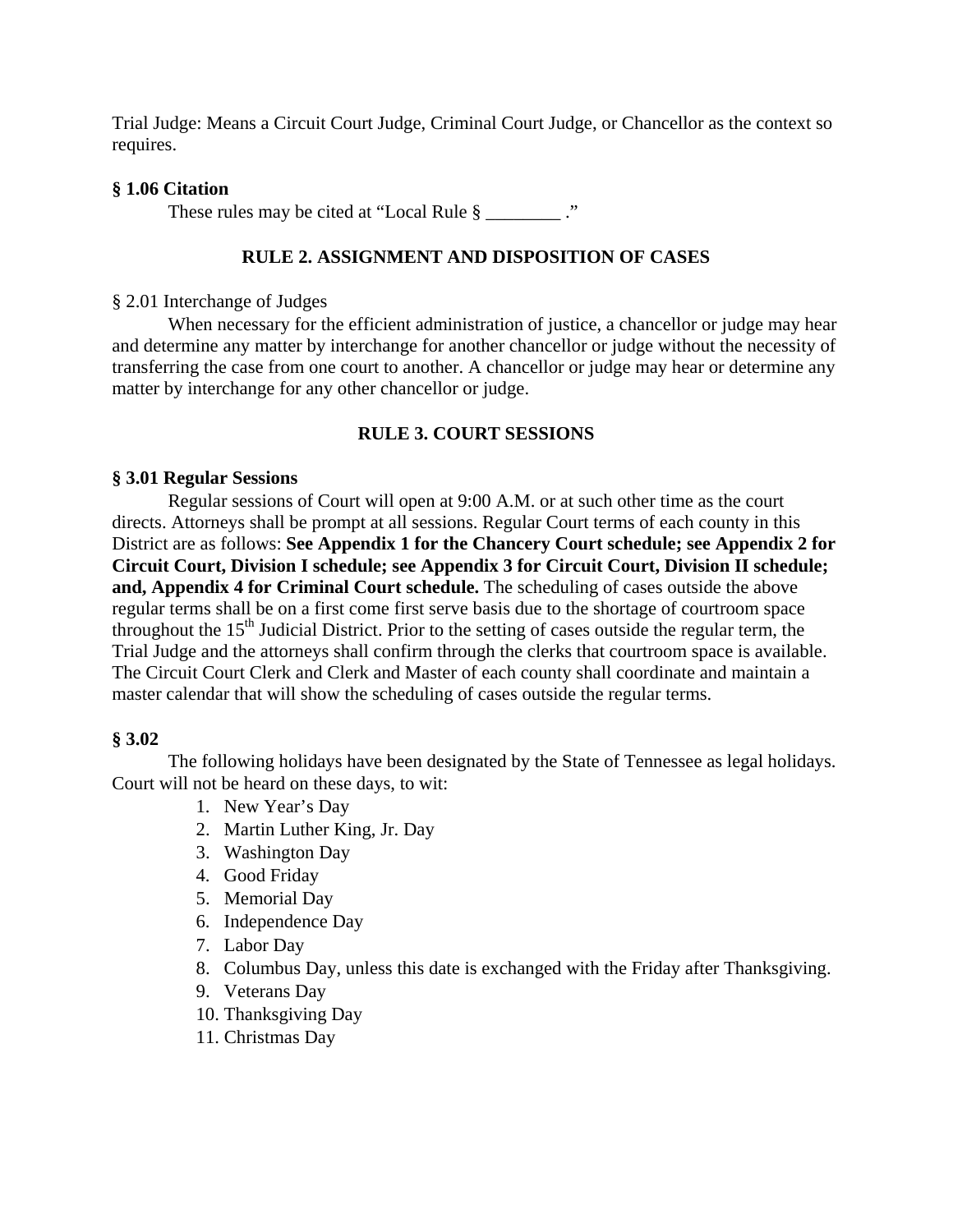If any of these holidays are in conflict with any of the opening days of court or arraignment days, opening day of each court term and arraignment days shall be held on the next Court day for the Court at the same hours herein set out.

## **§ 3.03 Courtroom Seating Procedures**

The party with the burden of proof shall sit at the counsel table located nearest to the jury box.

## **>RULE 4. APPEARANCE AND CONDUCT OF COUNSEL**

## **§ 4.01 Professional Conduct.**

All attorneys shall comply with the rules of Professional conduct at all times as adopted by the Tennessee Supreme Court.

## **§ 4.02 Space Within the Bar Reserved**

The space within the bar shall, at all times be reserved for members of the bar, officers attending court, the clerk, the witness in the witness box, and such other persons as are designated by the State's attorney, the plaintiff's attorney, and the defendant's attorney as being necessary aids in the prosecution or the defense of the case, and who shall be seated at the respective tables of the state, the plaintiff, or the defendant.

## **§ 4.03 Media Guidelines**

Rules for media coverage are controlled by Supreme Court Rule 30.

## **§ 4.04 Children in Court**

Small children shall not be brought into court that are not parties or witnesses in the case. Attorneys are directed to apprise their clients and witnesses of this rule.

### **§ 4.05 Examining Witnesses**

Counsel will stand when examining and cross-examining witnesses and when addressing the court or the jury except those who are physically handicapped or otherwise incapacitated, and except attorneys voicing objection when there is insufficient time to rise, or unless otherwise excused by the court.

## **§ 4.06 Proper Attire**

Counsel, litigants, witnesses, court reporters, and court officers shall not dress in a manner which distracts from the proper decorum in the court.

### **§ 4.07 Forbidden Conduct**

Reading, smoking, chewing gum or tobacco, eating, or drinking beverages in the courtroom is forbidden at all times except counsel and witnesses may have water provided by the court.

### **§ 4.08 Approaching the Bench**

Attorneys will not approach the bench without permission of the court.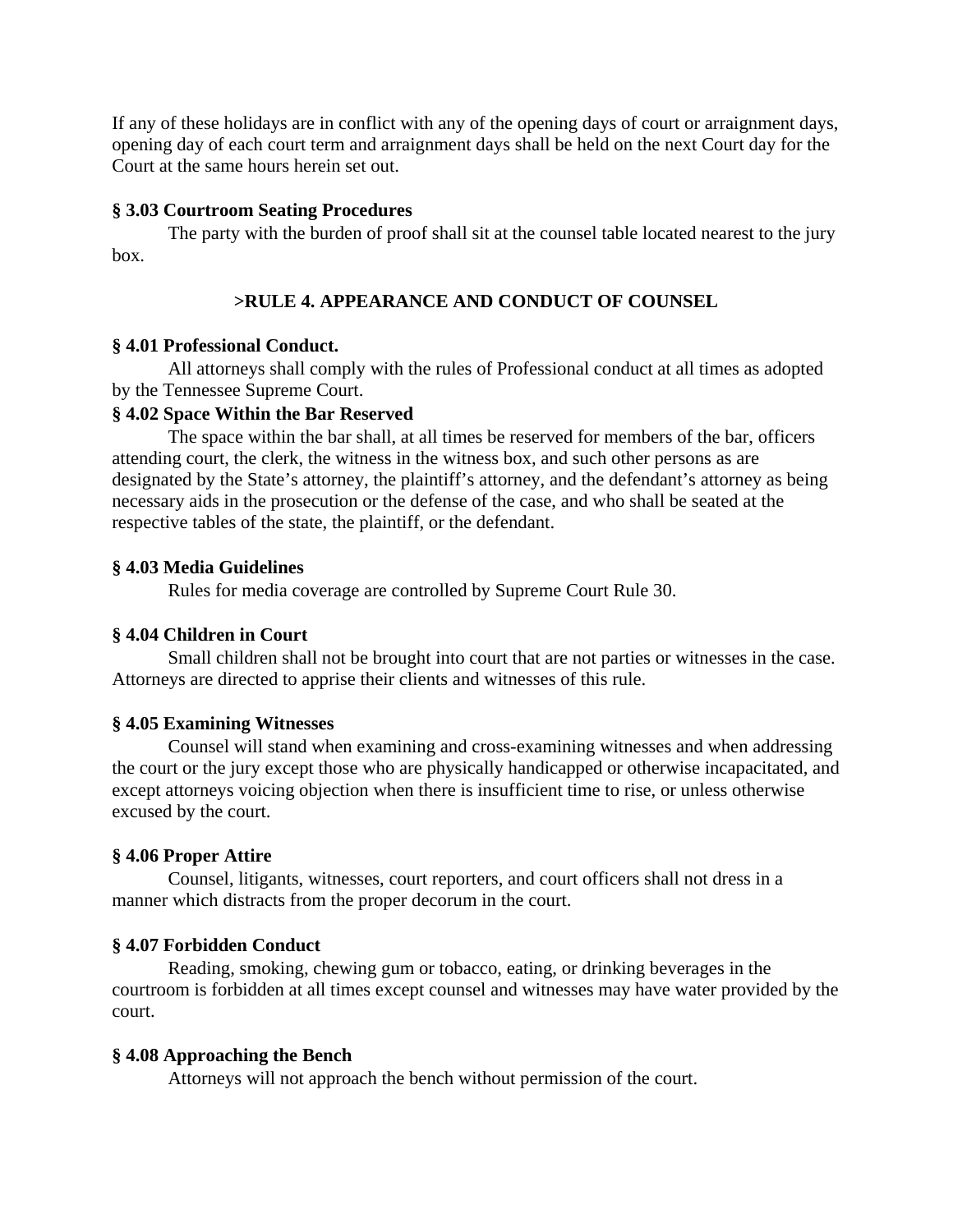### **§ 4.09 Familiarity with Participants**

During trial, counsel shall not exhibit familiarity with witness, jurors, or opposing counsel, and the use of first names for adults shall be avoided. No juror shall be addressed individually by name except upon voir dire.

### **§ 4.10 Jury and Bench**

In no case shall any person other than officers in charge of the jury and attorneys when presenting or arguing a case be allowed to stand, walk or be seated in the immediate vicinity of the jury box or the jury room while a case is pending before a jury occupying the same. The court officer shall strictly enforce this rule, and it shall be the duty of the clerk and the attorneys involved to cooperate in such enforcement period. During the trial of a case no person other than parties to the case may be permitted to walk between counsel table and the bench occupied by the trial judge. The bailiff shall handle all exhibits between counsel, the witness and the jury.

## **RULE 5. COURT FILES AND FILINGS**

## **§ 5.01 Obtaining Court Files**

All papers and records of the court shall be in the custody of the clerk. Files may not be withdrawn by any person other than attorneys, or their employees. Any files withdrawn shall not be retained for more then five (5) days without leave of court. The person withdrawing the file shall be responsible for maintaining its contents and returning it to the clerk. Copies of files shall be furnished by the clerk at a reasonable cost.

#### **§ 5.02 Filings**

All motions and orders filed with the court clerk must be original hard copies. Facsimiles will not be accepted for filing.

## Rules 6 THROUGH 23 SHALL APPLY TO CIVIL CASES

## **RULE 6. JURY DEMAND: CIVIL CASES**

### **§ 6.01 Procedure**

In any civil case in which a jury is demanded, the words "JURY DEMAND" shall be typewritten in capital letters on the first page of the pleadings opposite the style of the case above the space for the case number.

#### **§ 6.02 Number of Jurors**

In all civil cases, the parties may stipulate that the jury will consist of any number of persons less than twelve (12). Unless otherwise expressly demanded, a jury demand is a stipulation for a six (6) person jury. Failure to demand a twelve (12) person jury in the last T.R.C.P. Rule 7.01 pleading filed is a stipulation for a six (6) person jury.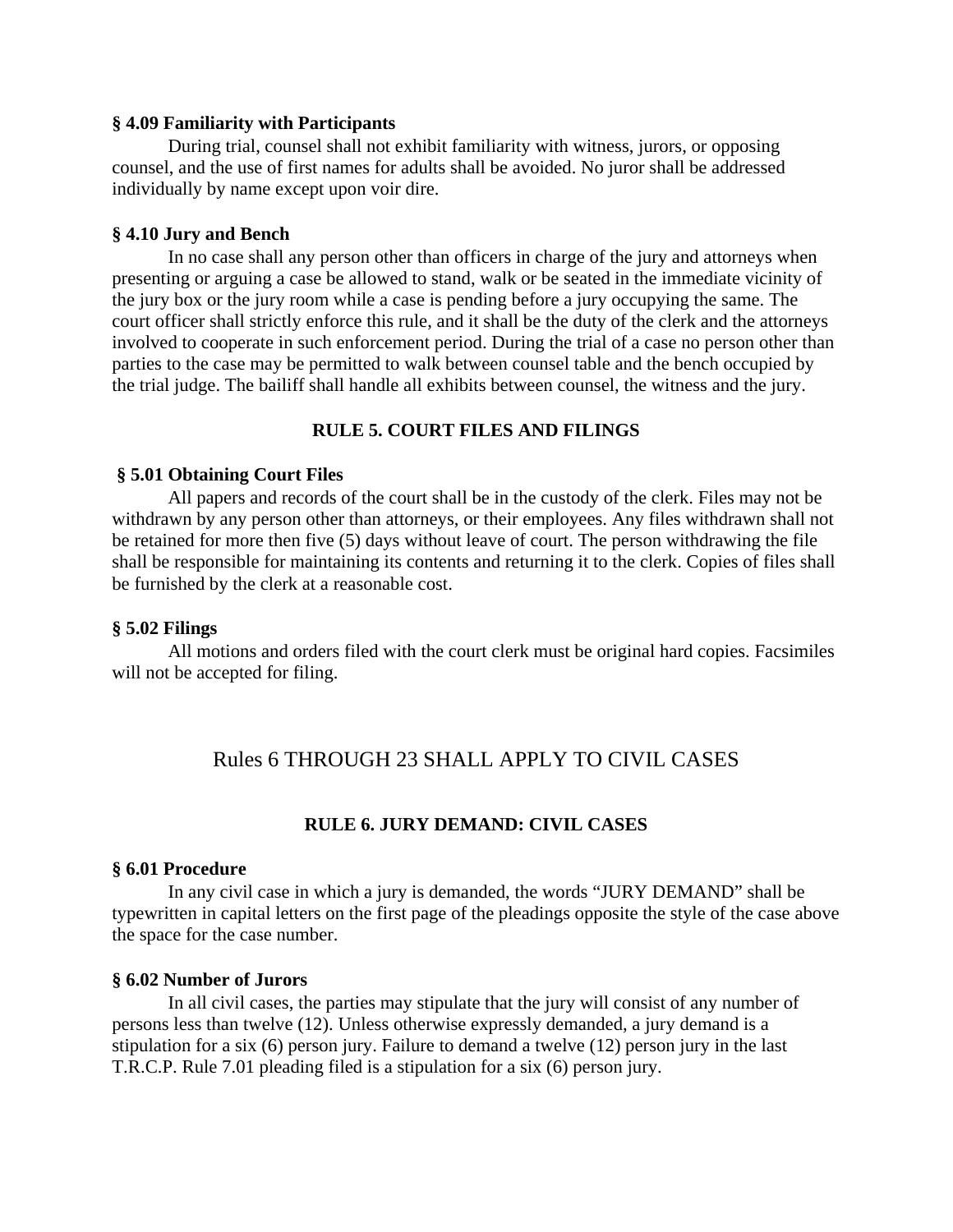## **§ 6.03 Challenges**

Any stipulation regarding the number of jurors shall not affect the number of challenges nor the manner of making them.

## **RULE 7. DISCOVERY**

## **§ 7.01 Interrogatories to Parties**

- (a) No party shall serve on any other party more than twenty-five (25) single question interrogatories including sub-parts. If a party serves more than the allowed number of interrogatories on another party the party served with the interrogatories shall answer or respond to only the first twenty-five (25) questions and sub-parts.
- (b) Any party who desires to serve additional interrogatories must seek leave of court. The motion shall include the additional interrogatories the party wishes to serve and an affidavit and memorandum setting out reasons which would establish the necessity and good cause for the service of additional interrogatories.

## **§ 7.02 Order and Response to Discovery**

Any discovery properly propounded and served on the opposing party shall be answered by said opposing party before the party first serving the discovery request is required to answer any discovery or submit to depositions.

## **§ 7.03 Motions to Compel Discovery**

Motions to compel discovery shall:

- (a) Either (1) quote verbatim the interrogatory, request, or question and any objection or response thereto, or (2) be accompanied by a copy of the interrogatory, request or excerpt of a deposition which shows the question and objection or response. This requirement shall not apply where a party has submitted no response or objection to the entire set of interrogatories or requests; and
- (b) State the reason supporting the motion.

### **§ 7.04 Motions for Protective Orders; To Quash Subpoena**

Motions for protective orders filed pursuant to rule 26.03, T.R.C.P., motions to quash subpoenas for discovery filed pursuant to rule 45.02, T.R.C.P., or any motion asking that deposition or discovery be postponed or restricted shall:

- (a) Either (1) quote verbatim the interrogatory, request, question, or subpoena, or (2) be accompanied by a copy of the interrogatory, request, subpoena, or excerpt of a deposition which shows the question;
- (b) State with particularity the grounds for the motion;
- (c) Be accompanied by an affidavit or other evidence showing the need for the order;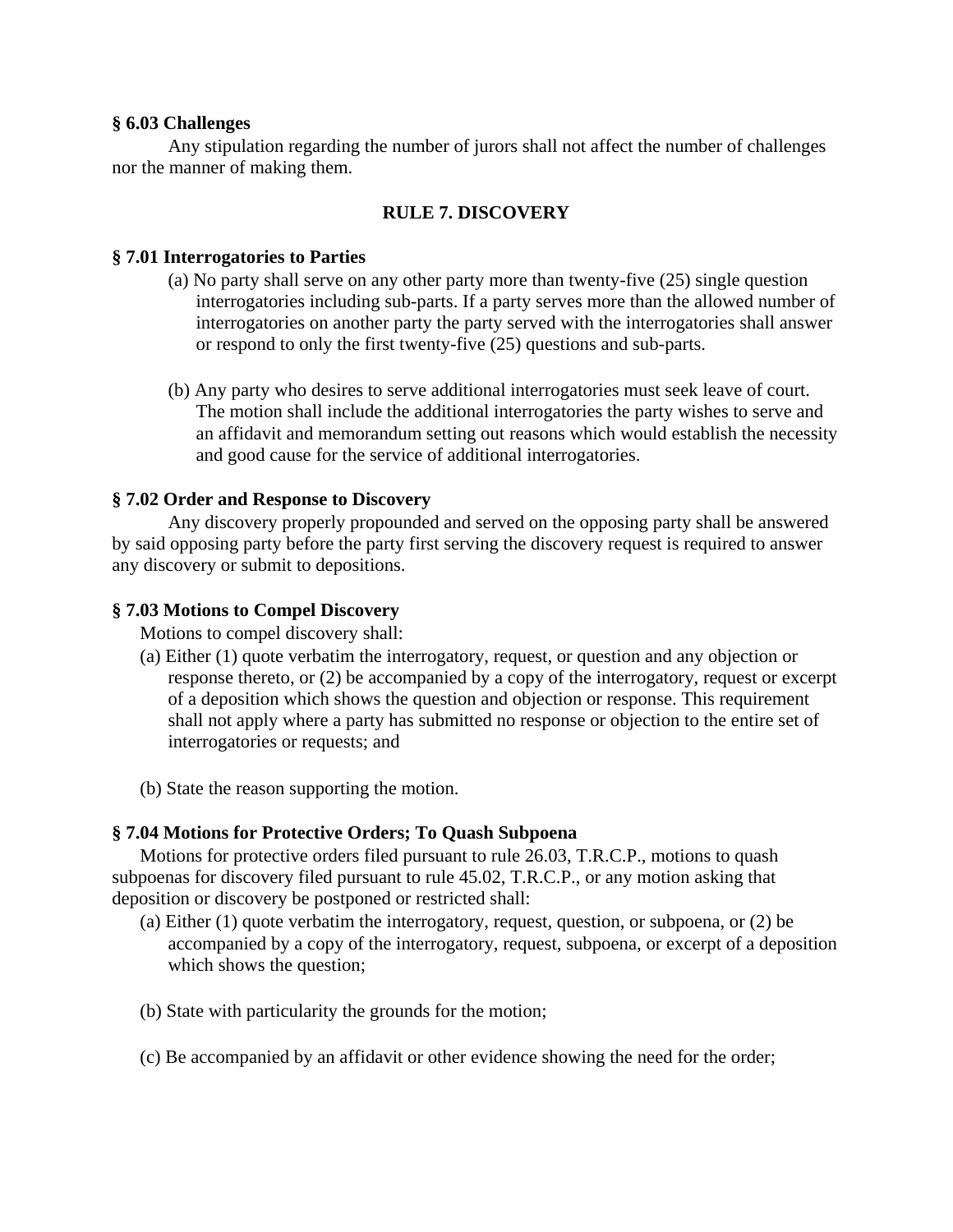- (d) The motion and the accompanying document shall be mailed or faxed to the trial judge along with filing with the clerk; and
- (e) Time requirements provided by the T.R.C.P. or these rules for filing and arguing motions shall be suspended if necessary by the court as justice requires.

## **§ 7.05 Motion to Compel; Exhibits to Depositions**

Agreements to furnish exhibits made during the taking of depositions may be enforced by motion made pursuant to Rule 37, T.R.C.P., and rule 8.03 of these rules.

## **>RULE 8. TRIAL CALENDAR**

### **§ 8.01 General**

Counsel are encouraged to set cases for trial by agreement and in a timely manner. Counsel shall bring their trial calendars to docket settings. In compliance with the applicable statutes workers' compensation cases shall be given preference in setting.

### **§ 8.02 Procedure for Case Settings**

(a) All cases shall be set for trial by:

- 1. Obtaining dates from the trial Judge's Secretary and entering an agreed order which sets out the date, time, place, and duration of the trial;
- 2. At docket call with an order being entered which sets out all information provided in subparagraph (a), above; or,
- 3. By motion and notice of hearing to set for trial; or,
- 4. By the court with notice to all parties.
- 5. In Chancery Court the Clerk and Master of each county shall set all trial dates.
- (f) The Circuit Judges of Division I  $&$  II shall call and set the docket for cases assigned to that Judge on the first day of each term of court in Jackson, Macon Smith and Trousdale counties. Wilson County shall be established by the trial judge in each division.

### **§ 8.03 Deadline for Trial Preparation**

When a party objects to having a case set because trial preparation is not complete, the court may establish a deadline for completing trial preparation. Provided however, the objecting party must show good cause as to why preparation is not complete and that they have made a good faith effort to prepare the case for trial in a timely manner.

### **§ 8.04. Pretrial Conferences**

- (a) Pretrial conferences may be had upon Order of the court or upon Motion of either party.
- (b) Objections to any or all parts of deposition testimony sought to be introduced at trial shall be presented and ruled upon at the pretrial conference.
- (c) Motions in limine shall be presented at the pretrial conference and ruled upon.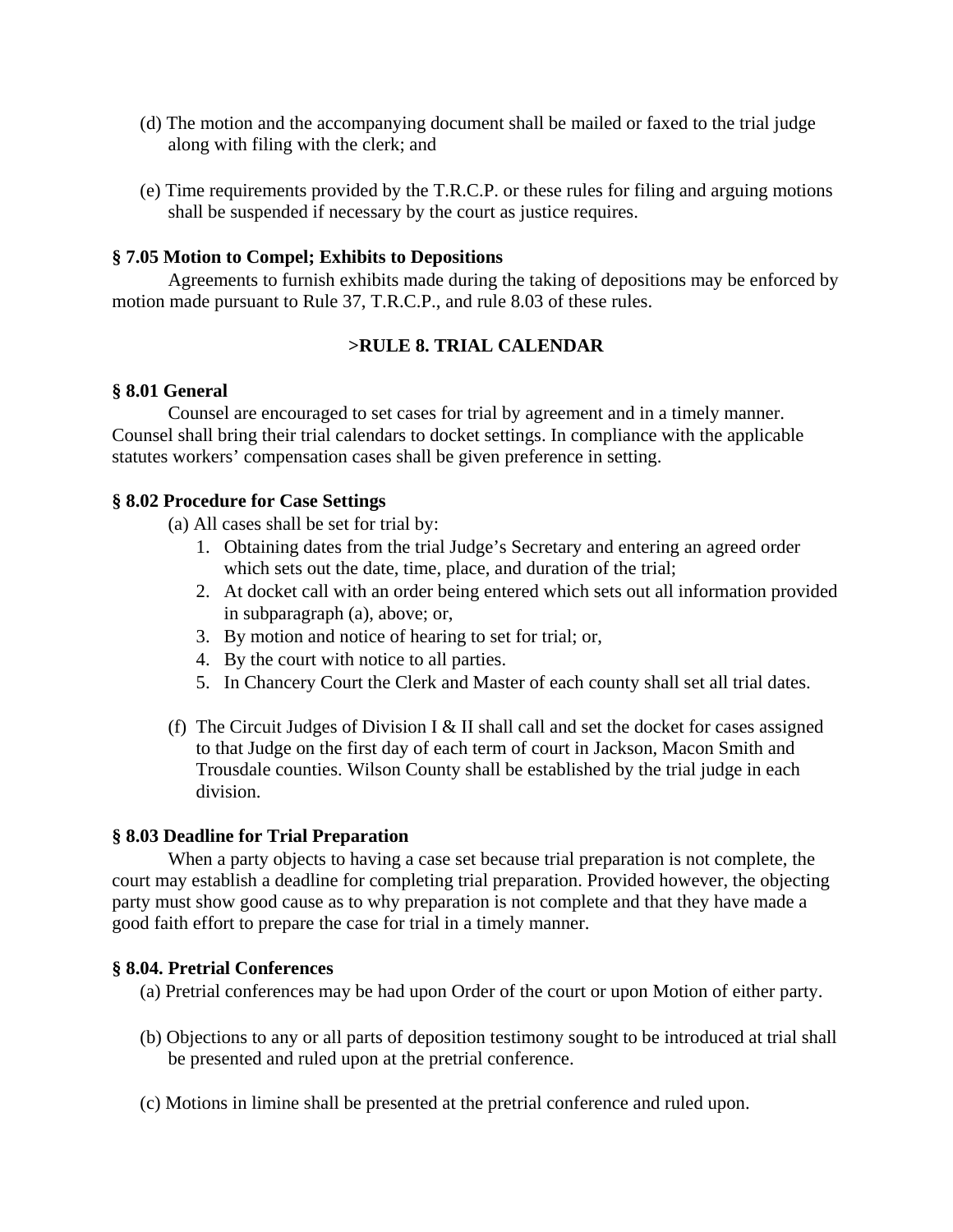- (d) Prospective special jury charges and special verdict forms shall be presented at the pretrial conference.
- (e) At the pretrial conference the parties shall enter into stipulations on all uncontested matters which shall be filed with the court and admitted into evidence.

## **§ 8.05 Notice Immediately Upon Settlement**

If a case is set for trial and the parties subsequently reach a settlement, the parties shall give immediate notice of the settlement to the clerk and Judge and shall promptly file an agreed order. Strict adherence to this requirement will allow the court to better plan for the trial of other pending cases.

## **RULE 9. MOTIONS IN GENERAL**

### **§ 9.01 Scheduling Motions**

- (a) All motions shall be scheduled by obtaining date, place, and time from the Judge's Secretary or in the Chancery cases by scheduling through the Clerk and Master. All motions shall include a notice that sets out the date, place and time that the motion will be heard.
- (b) Motions without proof or other documents for the court to review may be heard by telephone if all parties agree and it is convenient to the court.
- (c) Motions may be stricken or continued by notifying the Judge's Secretary before the date of the motion and notifying opposing counsel by letter or notice either faxed or delivered by the U.S. Mail.

### **§ 9.02 Writings Supporting or Opposing Motions**

- (a) All affidavits or other documents intended to be used to support or oppose motions shall be served on the opposing party prior to the day of the motion hearing.
- (b) All Motions may be supported by briefs or legal authority. Any briefs containing a cite to an unreported decision shall have a copy of the case appended.

### **§ 9.03 Failure to Appear at a Motion Hearing: Late Appearance**

If any party does not appear at a scheduled hearing on a motion or any other matter scheduled to be heard on the motion docket, the court may strike or adjudicate the motion. Counsel who will be late for a motion shall notify the Judge's secretary in advance of the hearing or have an announcement to that effect made at the call of the motion docket.

### **§ 9.04 Motions for New Trial-hearings**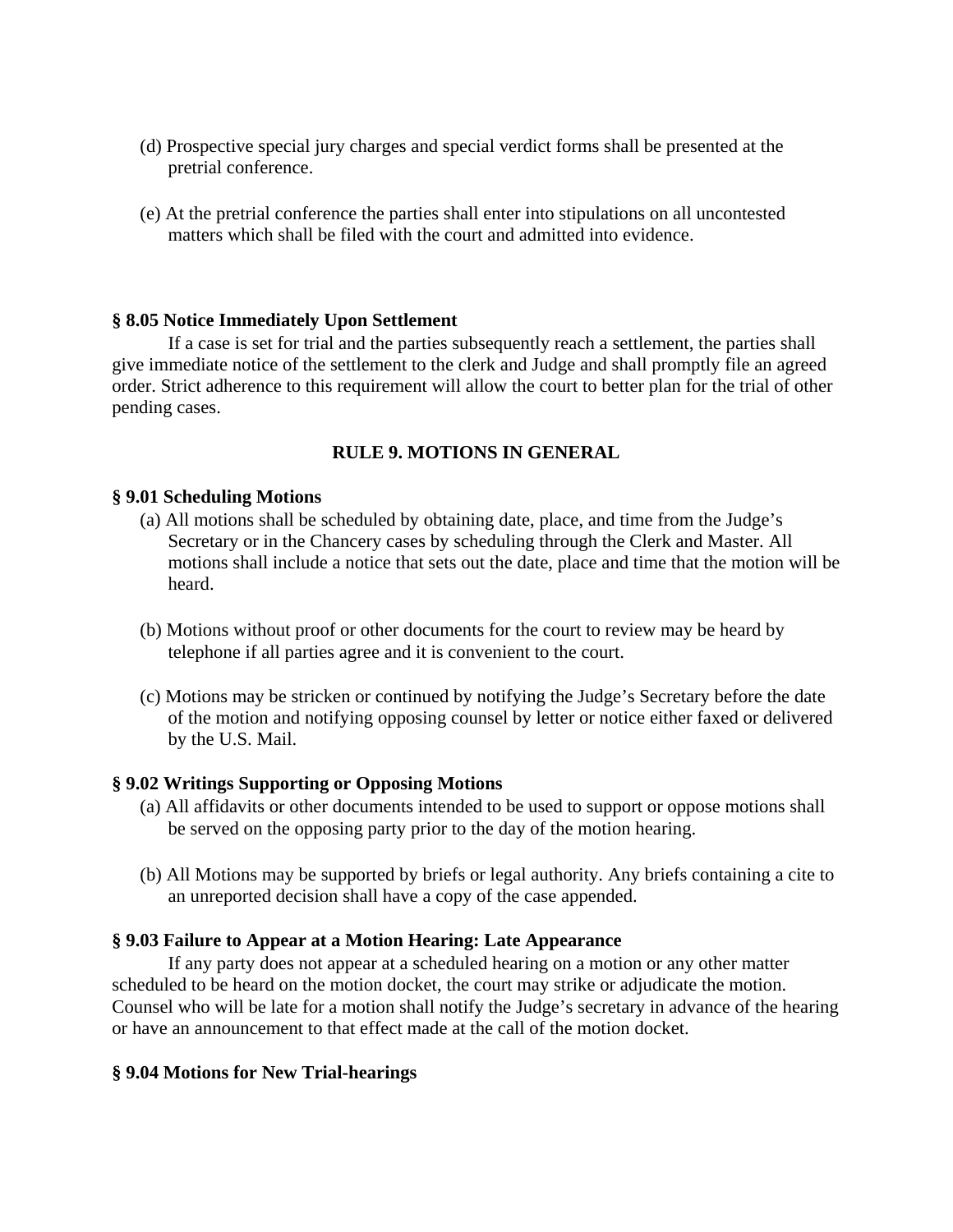- (a) Motions for new trial and/or modification of an order/judgment shall be docketed by the movant for hearing within thirty (30) days of the date of filing of the motion.
- (b) The failure to docket a hearing within thirty (30) days shall be considered a waiver of the motion and an order overruling said motion may be entered by the court, unless enlarged by the court for good cause shown.

### **§ 9.05 Summary Judgment Motions**

- (a) All summary judgment motions will be heard sixty (60) days before trial. Three (3) days before the Motion is to be argued the parties shall submit to Judge/Chancellor's office a copy of all documents, pleadings, depositions, briefs and or other writings that the parties intend to rely upon in presenting or defending the motion so that the court may review same if his or her schedule permits. All such writings shall also be filed with the clerk on or before the time it is filed with the Judge.
- (b) All summary judgment motions shall be heard on regular session days unless set otherwise by the court. Sufficient time shall be set aside for the court to read all writings filed and to hear argument of the parties.
- (c) It shall be the responsibility of the party who is the proponent of the motion for summary judgment to obtain and bring the court file to the hearing for summary judgment if the hearing is held in a county other than where the suit is filed.

### **RULE 10. USE OF AUDIO/VISUAL RECORDINGS**

When a party intends to offer an audio and/or visual recording as evidence in any jury trial, counsel shall provide written notice to all adverse counsel at least forty (40) days before trial. Adverse counsel shall be permitted to review the recording in the form in which it is intended to be offered at trial. Additionally, counsel, at his/her expense, shall be allowed to copy said recording. The attorneys shall then attempt in good faith to resolve such matters among themselves. If the attorneys cannot resolve the objections, then they shall advise the trial court sufficiently before trial in order that said objections may be ruled upon in time to allow editing of the recording. By way of example only, this rule applies to video taped depositions, "Day in the Life" recordings, surveillance films, interviews and statements. This rule applies to rebuttal and impeachment evidence.

## **RULE 11. COURT REPORTERS**

It is the responsibility of litigants to arrange for court reporters in civil cases. Proceedings will not be postponed or delayed because of a court reporter's absence or tardiness where counsel have not been diligent in this regard.

## **RULE 12. GENERAL SESSIONS APPEALS IN CIRCUIT COURT**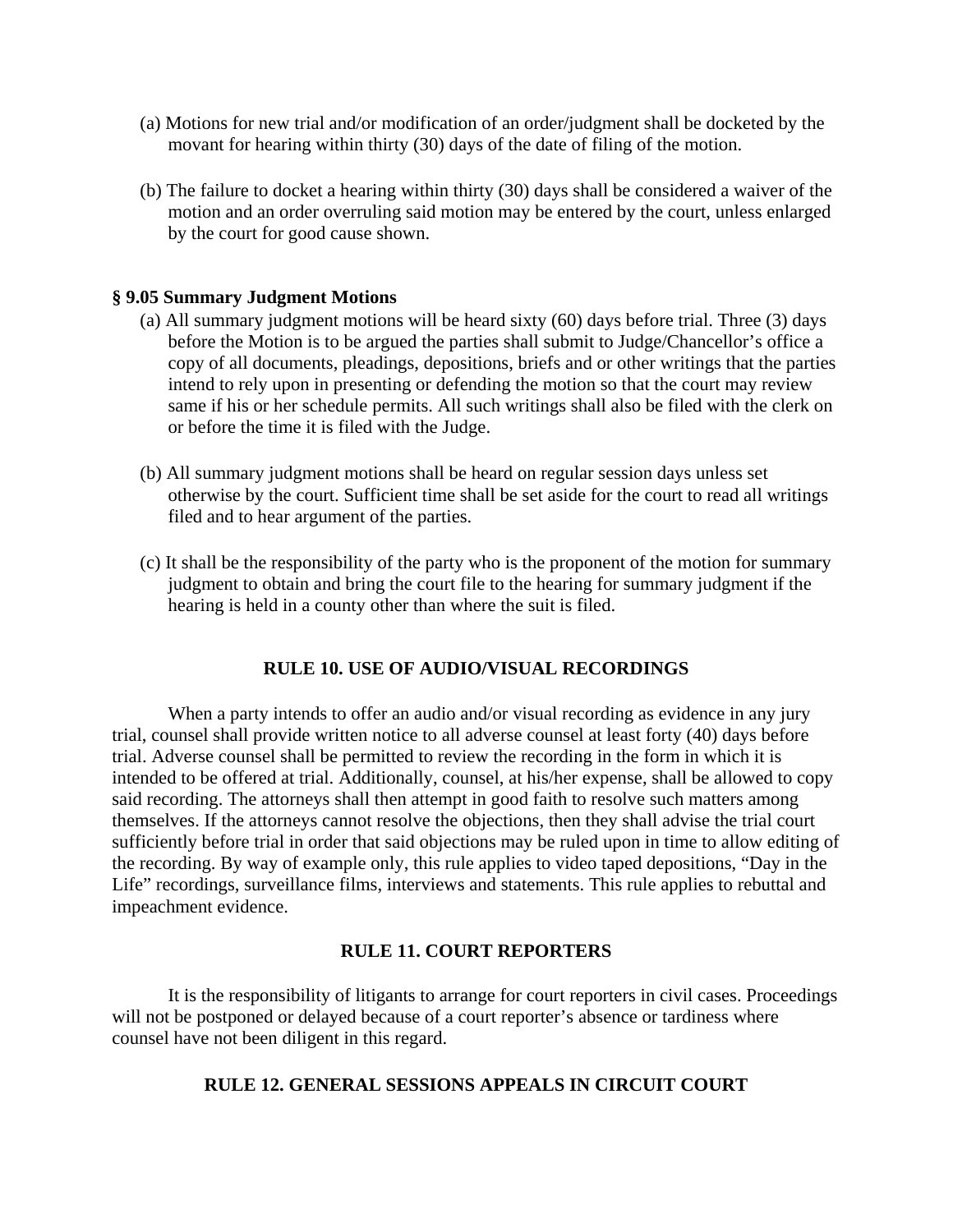It shall be the duty of the Appellant and/or their attorneys to notify opposing parties or counsel at the time a General Sessions Court case has been appealed to Circuit Court. The Clerk shall also notify opposing parties or counsel that a case has been appealed and the date same will be on the Circuit Court docket.

## **RULE 13. CONTINUANCES**

### **§ 13.01 Procedure for Continuance**

 Cases may not be continued by agreement unless approved by the court. In such instances, continuances may be granted. All other motions for continuances shall be on motion and notice and only upon a showing of good cause.

### **§ 13.02 Grounds for Continuance**

- (a) If a witness has been served with a subpoena and fails to appear in court, it is a ground for continuance. Otherwise absence of a witness will not be considered as a ground for a continuance.
- (b) When a case has been set, failure to have completed discovery, inability to take a deposition, or failure to have completed any other trial preparation will normally not be grounds for a continuance. The Court should be timely notified of problems in scheduling depositions or other preparation (such as refusal of a deponent to promptly schedule a deposition) and the court may take such action to ensure that depositions are given in a timely fashion so as to ensure that parties are ready for trial on the scheduled trial date. The court will only consider any of the above as a basis for continuance if the party can show their prompt diligence in scheduling depositions and such.

### **§ 13.03 Rescheduling Case after Continuance**

 (a) If a case is continued, a new trial date will be assigned at the time of the continuance if practical.

### **RULE 14. SUBPOENAS**

### **§ 14.01 Issuance of Subpoenas**

- (a) All subpoenas for witnesses, except for subpoenas issued in "blank", shall be issued and signed by the clerk in triplicate. One copy shall be designated "service copy" and it is to be left with the witness. One copy shall be designated "file copy" and retained in the file. The original shall be the return copy.
- (b) Subpoenas issued in blank shall be signed by the Clerk, shall be completed by the party requesting it and three (3) copies shall be filed with the clerk within the time frame set out in Rule 19.03(a)(b).

### **§ 14.02 Clerk's Duty upon Issuing of Subpoena; Removal of File Copies**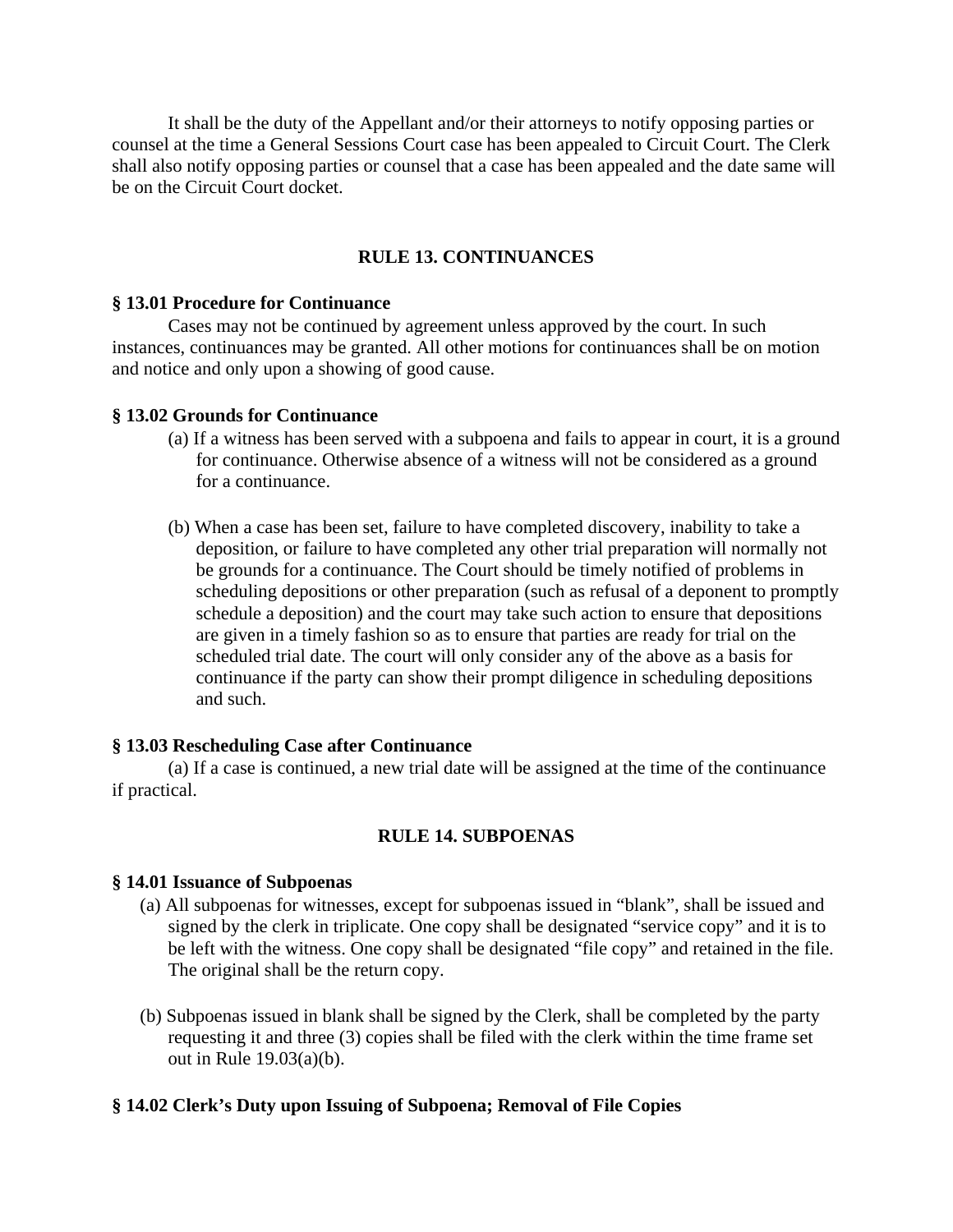When a subpoena is issued, the clerk shall:

- (a) Place the file copy of the subpoena in the file of the case;
- (b) Deliver the service copy and original to the Sheriff or other authorized person for service; and
- (c) When the original subpoena is returned to the clerk, the Clerk may remove the file copy and discard it.

## **§ 14.03 Time for Issuing Subpoenas**

- (a) Non-Jury Cases: Subpoena for a local witness must be issued and dated by the clerk no later than five (5) days before the date of trial. If the witness is out of county, the subpoena must be issued by the Clerk and mailed or otherwise transmitted to the out of county sheriff or other authorized person no later than seven (7) days before the date on which the case is set for trial.
- (b) Jury Cases: Subpoenas for a local witness must be issued and dated by the clerk no later than seven (7) days before the trial and ten (10) for out of county.

## **§ 14.04 Responsibility of Counsel**

Counsel of record shall be responsible for insuring the subpoenas are issued in accordance with this rule and the applicable rules of Civil Procedure. Nothing prohibits counsel from preparing subpoenas. The clerk may not refuse to issue a subpoena requested by counsel at any time.

## **RULE 15. PRE-TRIAL PROCEDURE**

### **§15.01 Required Procedure**

At least seventy-two (72) hours (excluding weekends and holidays) prior to the trial of a case, opposing counsel shall notify each other, in writing, of:

- (a) the name and address of all witnesses expected to be called by a party in its case in chief;
- (b) identify and make available for viewing all proposed exhibits.

## **§ 15.02 Workers' Compensation Cases – Pre-Trial form and Procedure**

(a) In addition to the above, a copy of all medical or expert depositions, C-32's or other expert proof to be relied upon by a party as proof at trial shall be mailed or delivered to the Judge's office at least five (5) days prior to the trial so that the trial Judge may review the proof submitted before trial if his or her trial calendar and schedule permits. Condensed versions will not be accepted.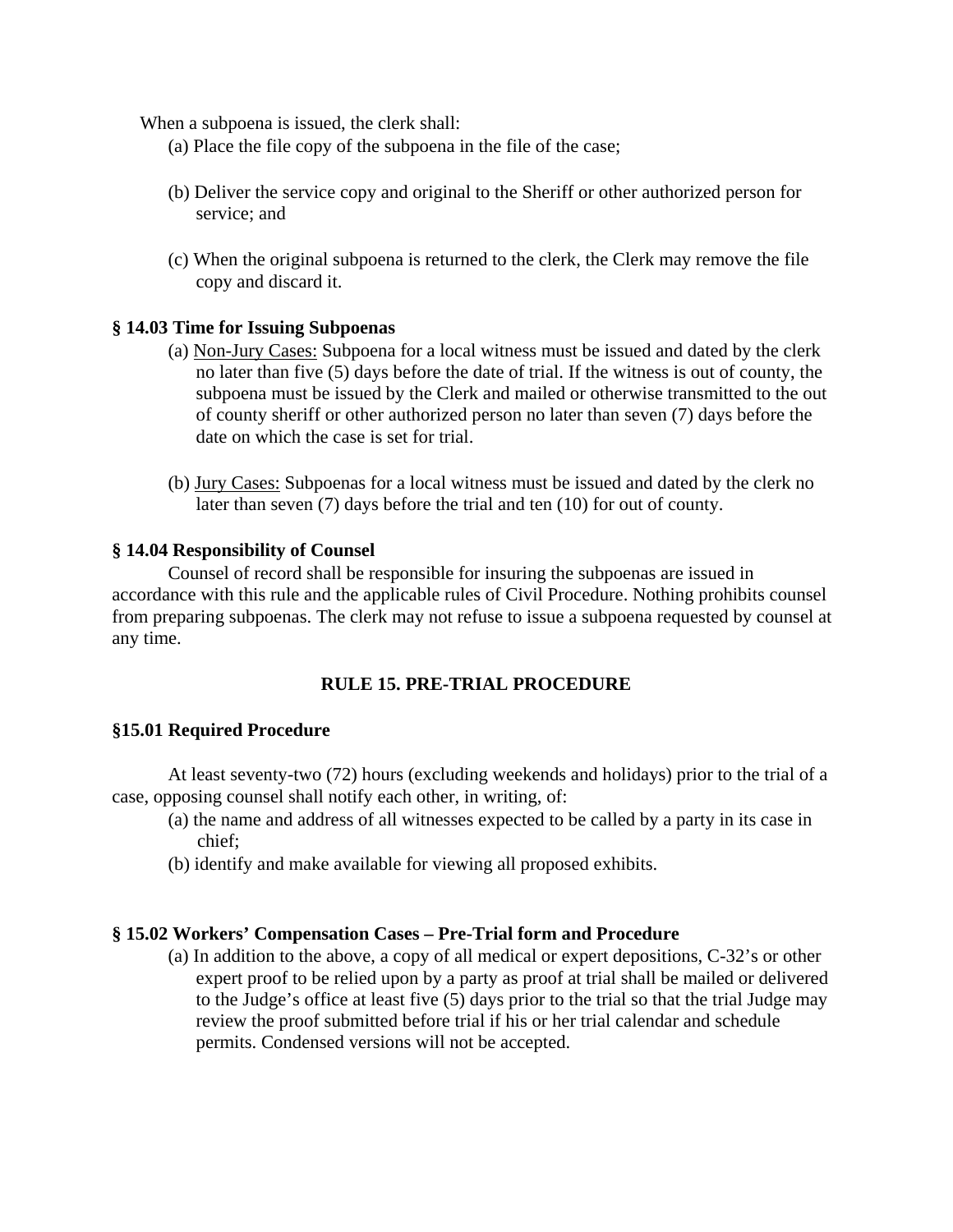(b) All parties shall fully complete the Pre-Trial Stipulation and Memorandum Form for contested workers' compensation cases appended to these Rules. **See Appendix 5.**

Counsel for the employee shall complete the form and submit it to opposing counsel seven (7) days before trial. Defense counsel shall complete the form and submit a copy to the Judge at his/her office and file the original with the clerk of the court at least five (5) days before trial.

(c) Failure of the parties to stipulate or admit to facts, which should be stipulated or otherwise complete the Pre-Trial Memorandum Form shall be subject to sanctions as the court deems just.

### **RULE 16. EXHIBITS**

### **§ 16.01 Depositions and Discovery Material**

 Depositions and discovery material submitted to the court as evidence which are not read to the court shall be made trial exhibits to the extent they are admissible under the T.R.C.P.R. and T.R.E.

### **§ 16.02 Custody of the Clerk**

All trial exhibits shall be accounted for and placed in the custody of the clerk unless otherwise directed by the court.

### **RULE 17. REQUESTS FOR SPECIAL INSTRUCTIONS AND SPECIAL VERDICT**

### **§ 17.01 Requests for Special Instructions**

 When counsel submits special requests pursuant to Rule 51, T.R.C.P. copies shall be furnished to adversary counsel. When a request for an instruction is made and the request is for a Tennessee Pattern Jury Instructions verbatim, the request shall be made by reference to TPI (Civil) No: \_\_\_\_\_". If the request is for a modification of an existing instruction, the request shall identify the instruction to be modified by number and identify the deletion or addition. When a request for an instruction is made and there is no instruction on the subject in the Tennessee Pattern Jury Instructions, this fact must be stated in the request. Any request which seeks to alter or modify a Tennessee Pattern Jury Instruction shall cite authority relied on and be accompanied by a complete copy of such authority.

### **§ 17.02 Special Verdicts**

 Requests for special verdicts or written interrogatories made pursuant to Rule 49, T.R.C.P. must be made before commencement of the trial and must be accompanied by proposed verdict forms, proposed written interrogatories and proposed instructions which will be given to the jury along with the special verdict forms or interrogatories. The court shall inform counsel of its proposed action on the requests prior to their arguments to the jury.

### **RULE 18. ORDERS AND JUDGMENTS**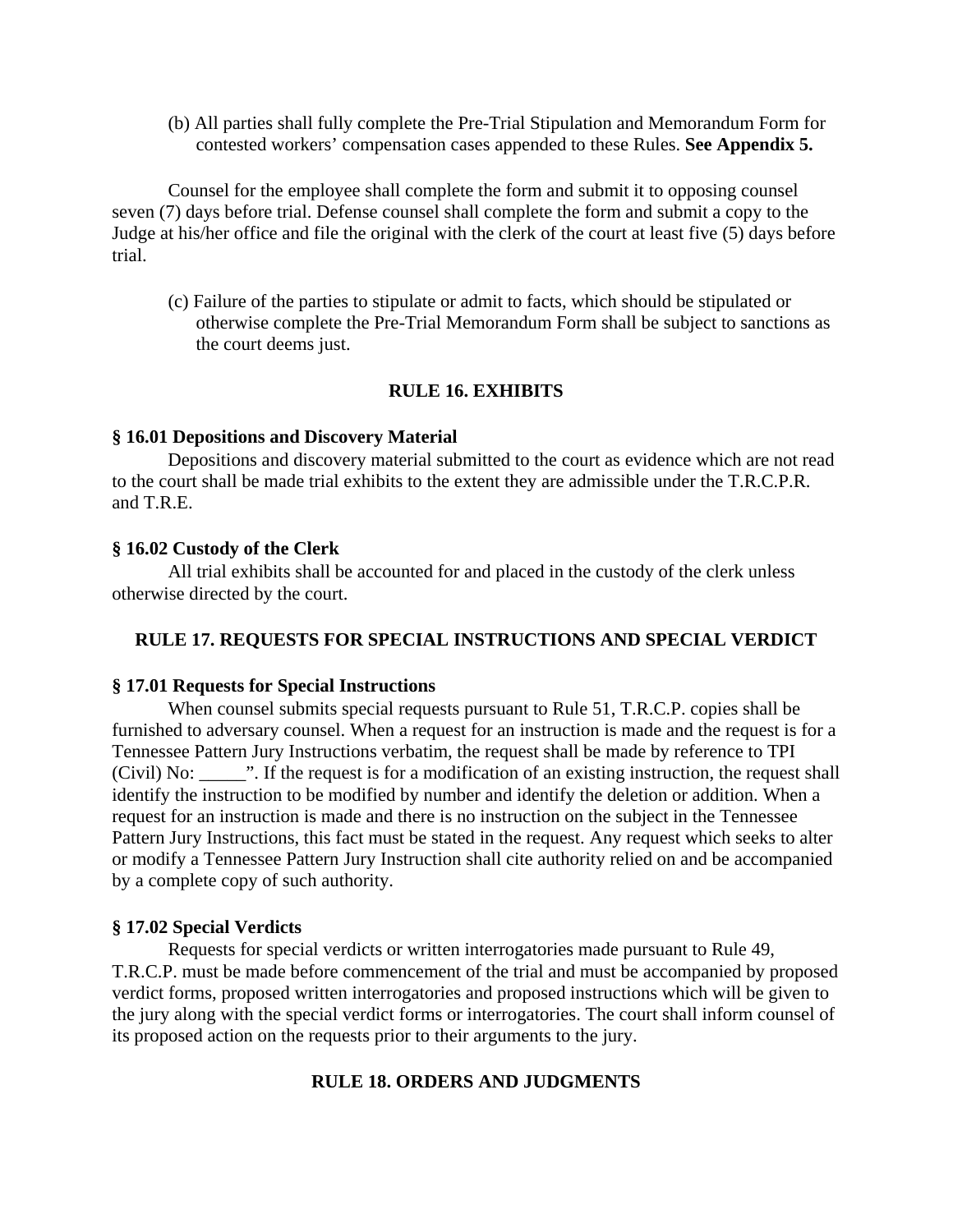## **§ 18.01 Preparation and Submission of Orders and Judgments**

- (a) Unless the Court directs otherwise, in all cases wherein orders or judgments are granted in contested matters, the attorney for the prevailing party shall prepare the order for signature by the court. If said order is signed by all parties or counsel, it shall be submitted directly to the Judge for signature within ten (10) days of the date of the court's decision.
- (b) Orders in contested matters containing the signatures of less than all the parties or their attorneys shall be submitted to the Judge within ten (10) days from the date of the court's decision and the same shall not be entered immediately, but will be held by the Judge for three (3) days. When opposing counsel or party receives a copy of a proposed order, he or she shall notify the Judge immediately in writing of any objection to the same. Counsel shall immediately mail their objection or an alternative order to the Judge. If the Judge receives no objection within the three (3) day period, the order will be signed by the Court. Where there is a disagreement as to the terms of the order, the court shall:
	- 1. enter the order which reflects the court's ruling;
	- 2. enter his or her own order, or;
	- 3. request a transcript of the findings and direct an order be entered in compliance with same.
- (d) All orders prepared by counsel and not signed by all parties or their counsel shall be accompanied by a certificate of counsel that copies of the order or judgment have been served on all parties or counsel of record.
- (e) All orders shall be mailed directly to the Judge for his/her signature and shall be accompanied by an envelope properly addressed to the clerk of the county in which the action is filed or to the attorney submitting the Order with sufficient postage affixed thereto to carry it to its destination. Alternatively, orders may be lodged with the clerk for the court's signature. Orders shall not be filed by the Clerk until signed by the Judge.

## **§ 18.02 Costs**

All final judgments shall provide for the taxing of court costs.

## **§ 18.03 Payment and Satisfaction of Judgments**

- (a) Funds paid to the Clerk by check on local banks will not be disbursed until five (5) days after the clerk receives the check. Funds paid to the clerk by checks drawn on out of town banks will not be disbursed until ten (10) days after the clerk receives the check. Alimony and child support checks may be disbursed sooner at the discretion of the Clerk.
- (b) Orders for disbursing funds, other than agreed orders, must be final before the clerk will disburse the funds.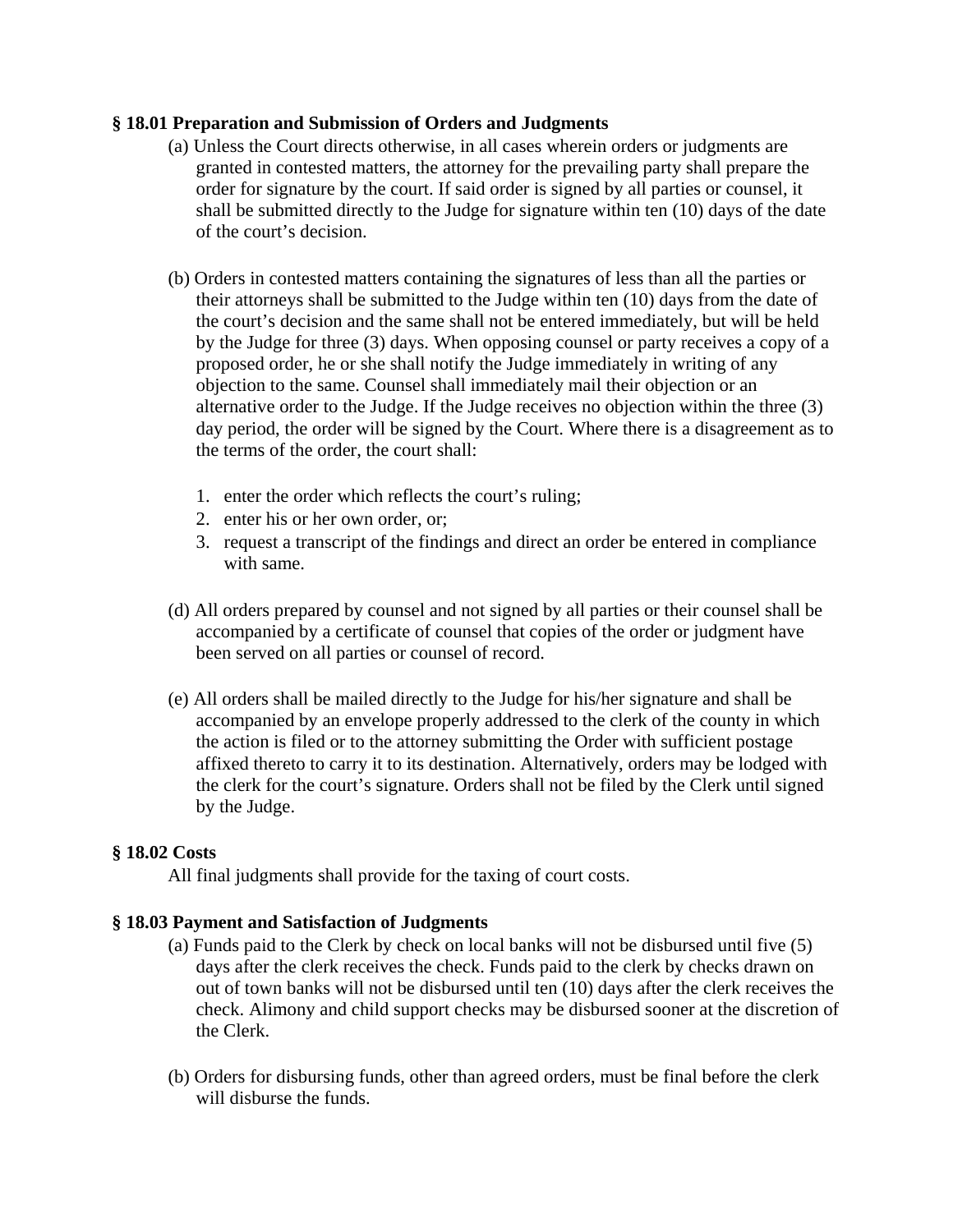## **RULE 19. DIVORCE: SPECIAL PROCEDURES**

## **§ 19.01 Uncontested Divorce Cases**

- (a) When a party in default desires to be heard on any matter other than the basic cause of action, he or she shall notify the court at least seven (7) days prior to the hearing of the matters upon which he or she desires to be heard and shall file a brief statement setting forth the nature of the matter.
- (b) If a property settlement agreement in a divorce action based on irreconcilable differences is delivered through personal service, as allowed by T.C.A. 36-4-103, the statutory requirements regarding service will be strictly construed.

## **§ 19.02 Time for Hearing**

- (a) No divorce case where the parties have children under 18 years of age not otherwise emancipated, shall be heard until the same shall have been filed at least sixty (60) days unless the court finds some compelling reason why the same should be so heard.
- (b) No divorce shall be heard in any case until thirty (30) days have expired from the date of service of process; however, the Court may waive this thirty (30) day requirement. When service is had by publication the thirty (30) days does not commence to run until the date of the last publication.

## **§ 19.03 Contested Divorce Cases**

In all contested divorce cases the parties shall submit an affidavit in conformity with **Appendix 6** of these rules. At least 48 hours before the day of trial, the parties shall file with the clerk these affidavits.

## **§ 19.04 Contested Divorces and Custody: Order of Proof**

 In contested divorce cases, the court will hear the parties to the action before hearing other witnesses unless, for good cause appearing, the court finds it desirable to proceed otherwise.

## **§ 19.05 Pendente Lite Child Support and Alimony Hearings**

 Motions and applications for child support and alimony pending the final hearing of a case will be submitted and heard on affidavits. The moving party shall include in the complaint, petition or motion allegations in support of such child support or alimony justifying the relief sought, and prior to the hearing, the parties will submit affidavits in support or opposition to the relief sought. Testimony by witnesses in support or opposition to the motion or application shall not be allowed except by leave of the court for good cause shown.

## **RULE 20. GUARDIAN AD LITEM: SPECIAL PROCEDURE**

## **§ 20.01 Appointment**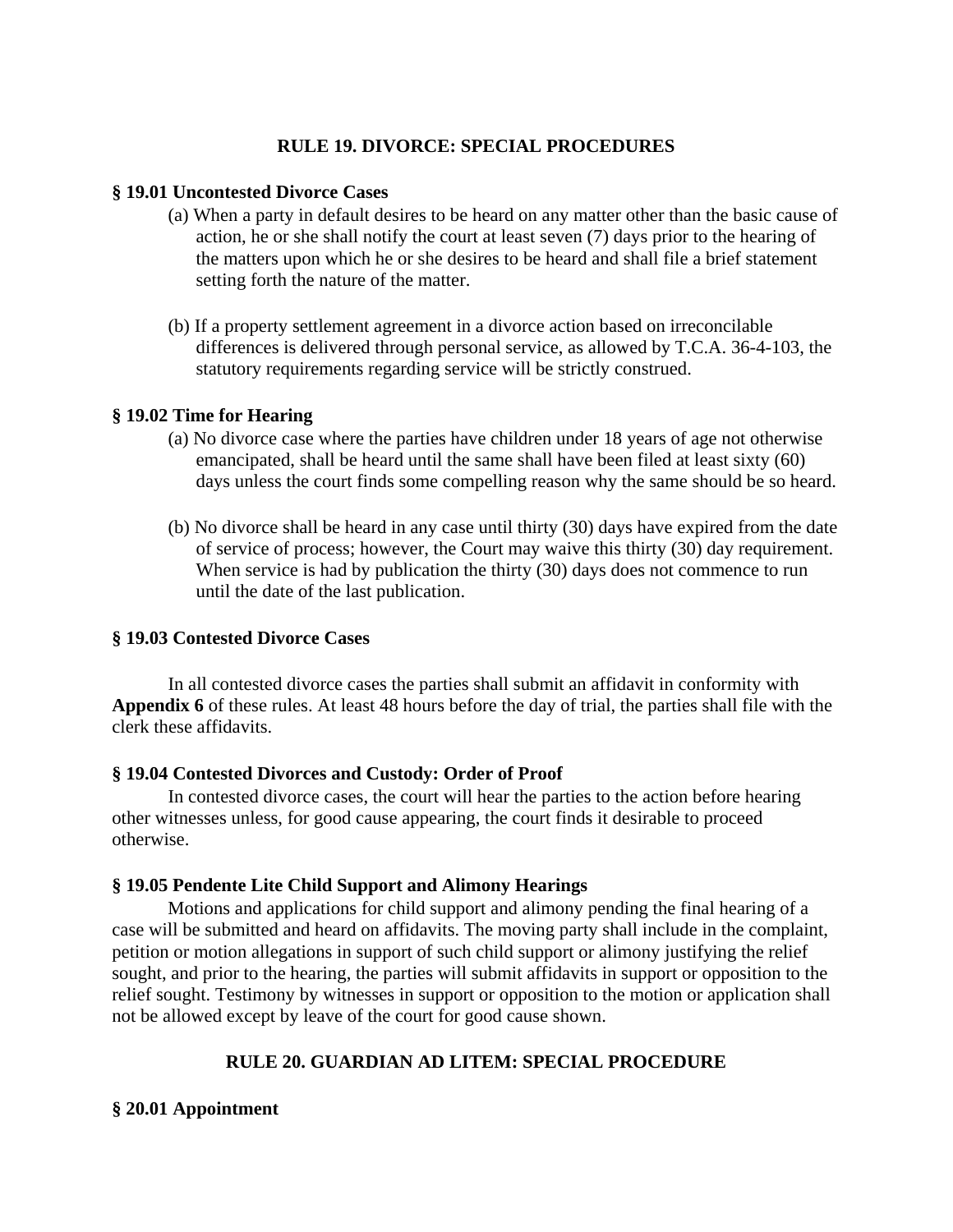- (a) Guardian Ad Litems shall be appointed by the clerk or by the court. The clerks of the respective counties shall maintain a roster of active practicing attorneys from which a guardian ad litem shall be appointed and shall make a notation of the date as to when a particular attorney has been appointed as guardian ad litem in a cause.
- (b) It shall not be permissible for the plaintiff or other parties to the action of their representative to nominate the guardian ad litem; provided, however, if there are peculiar reasons why a particular attorney should be appointed as guardian ad litem in a particular case, it shall not be improper for such reasons to be made known to and considered by the clerk or the court in making such appointment.

### **§ 20.02 Disqualification as Guardian Ad Litem**

 No attorney shall be appointed as guardian ad litem if he or she has pecuniary interest in the outcome of the cause; if he or she is a member of the firm of, partner or associate of any of the other attorneys involved in the cause or if any other facts exist which would in any way interfere with said guardian ad litem fully representing the best interest of the person for whom such appointment is made.

### **§ 20.03 Compensation of Guardian Ad Litem**

 At the conclusion of the matter the guardian ad litem shall file with the clerk a statement detailing the nature and extent of his/her services including the amount of time spent, what he/she considered to be a reasonable fee for services rendered and any other facts which might assist the court in fixing the fee for such services.

### **§ 20.04 Fees of Guardian Ad Litem**

 Fees for guardian ad litem shall be treated and taxed as costs or as otherwise provided by statute.

### **RULE 21. JURORS**

In order to ensure that jury duty is not unfairly avoided by any eligible citizen, prospective jurors shall be excused from jury service only upon a showing of undue hardship or other statutory grounds. Clerks, Judges and counsel should impress the importance of jury trials in our system or justice upon those seeking to be excused from jury service. At the same time, the Clerks, Judges and counsel should be aware of the sacrifices that jury service involves and attempt to make the experience of being a juror as pleasant and productive as possible. Lengthy delays before or during trial that require jurors to wait should be avoided if possible and explained by the Judge if the delay cannot be avoided.

## **RULE 22. TIME STANDARDS FOR THE DISPOSITION OF CASES**

### **§ 22.01 Dismissal of Cases**

(a) To expedite cases, the court may take reasonable measures to purge the docket of old cases by entry of orders of dismissal which shall be considered without prejudice unless otherwise indicated.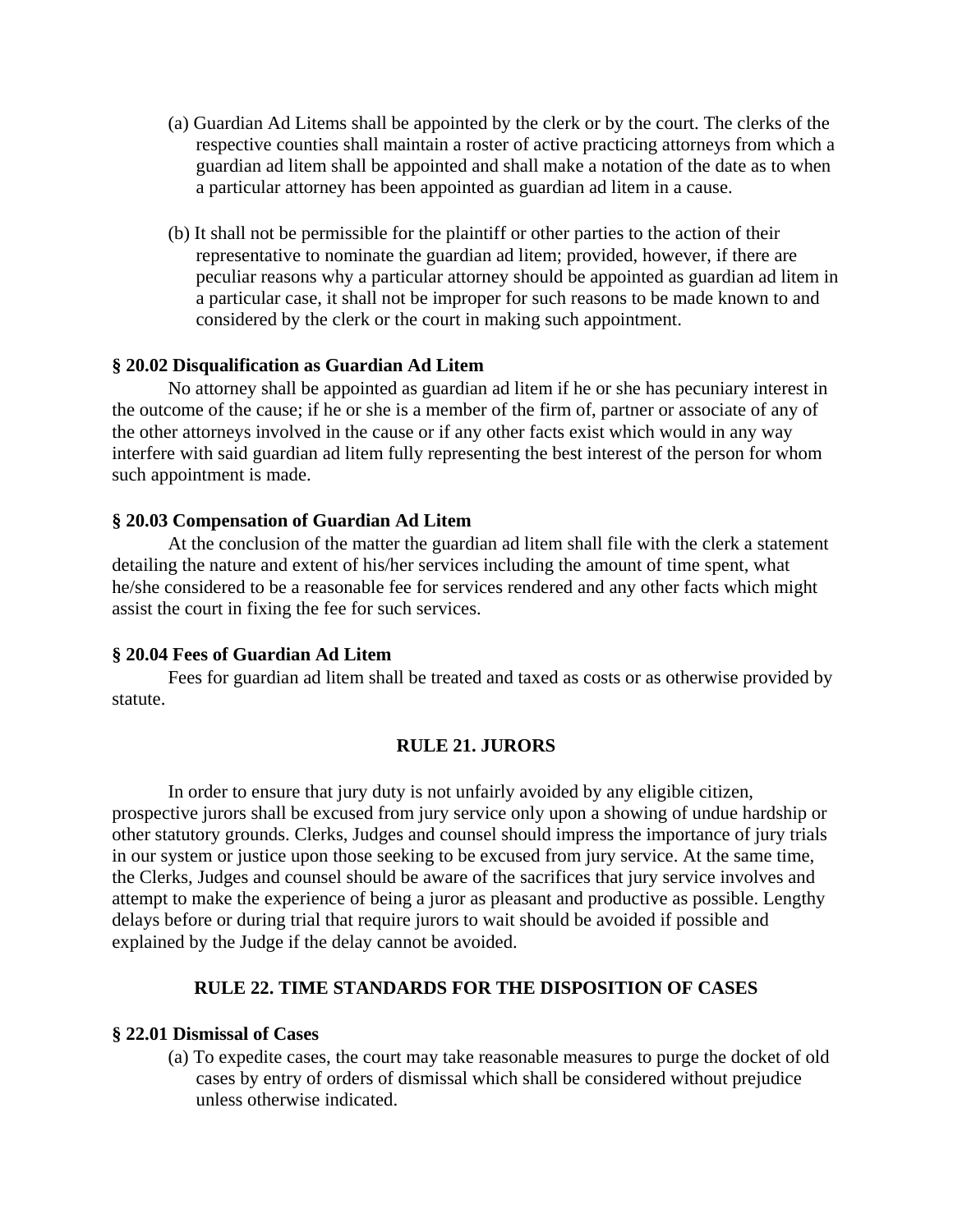## **RULE 23. JUDICIAL MEDIATION**

### **§ 23.01 Request for Mediation**

 In order to facilitate the expeditious hearing of case, to limit the expense of litigation and to enhance the goals of the judiciary all litigants are encouraged to seek mediation of cases. All workers' compensation cases will be mediated through the Department of Labor if either party requests mediation. In all other cases the parties may seek private forms of judicial mediation.

### **§ 23.02 Scheduling Mediation**

 If either party requests judicial mediation, an order may be entered by the trial judge assigning the case for mediation. The parties may agree on a judge to conduct the mediation within or without the 15<sup>th</sup> Judicial District. If the parties cannot agree, then the trial judge may request the assistance of one of the other trial judges in the district as a mediator who shall notify the parties of the time, date and place of mediation. Such assignment shall only be with the concurrence of the other trial judge.

## **RULES 24 THROUGH 33 APPLY ONLY TO THE CONDUCT OF CRIMINAL CASES**

## **RULE 24. SCHEDULE OF TRIALS AND HEARINGS**

### **§ 24.01 Schedule of Trials and Hearings**

Regular session of court shall start at the time set by the trial judge.

### **§ 24.02 Non-Jury Trial Schedule**

Non-Jury trials will be set by the Court at the earliest dates available.

## **§ 24.03 Grand Jury**

 The Grand Jury will be selected at 9:00 A.M. on the first day of the court term in each county except in Wilson County. In Wilson County the Grand Jury shall be selected on the second Monday in March, May, July, September and November.

### **§ 24.04 Jury Trial Dates**

 Jury trial dates will be set according to the caseload. Back-up cases will not be set. Once a trial is scheduled, the case may only be resolved by trial, dismissal with prejudice, or on the State's motion for nolle prosequi approved by the Court or plea of guilty to the indictment.

## **RULE 25. TRIALS, HEARINGS AND ATTENDANCE**

### **§ 25.01 Hearings in Open Court**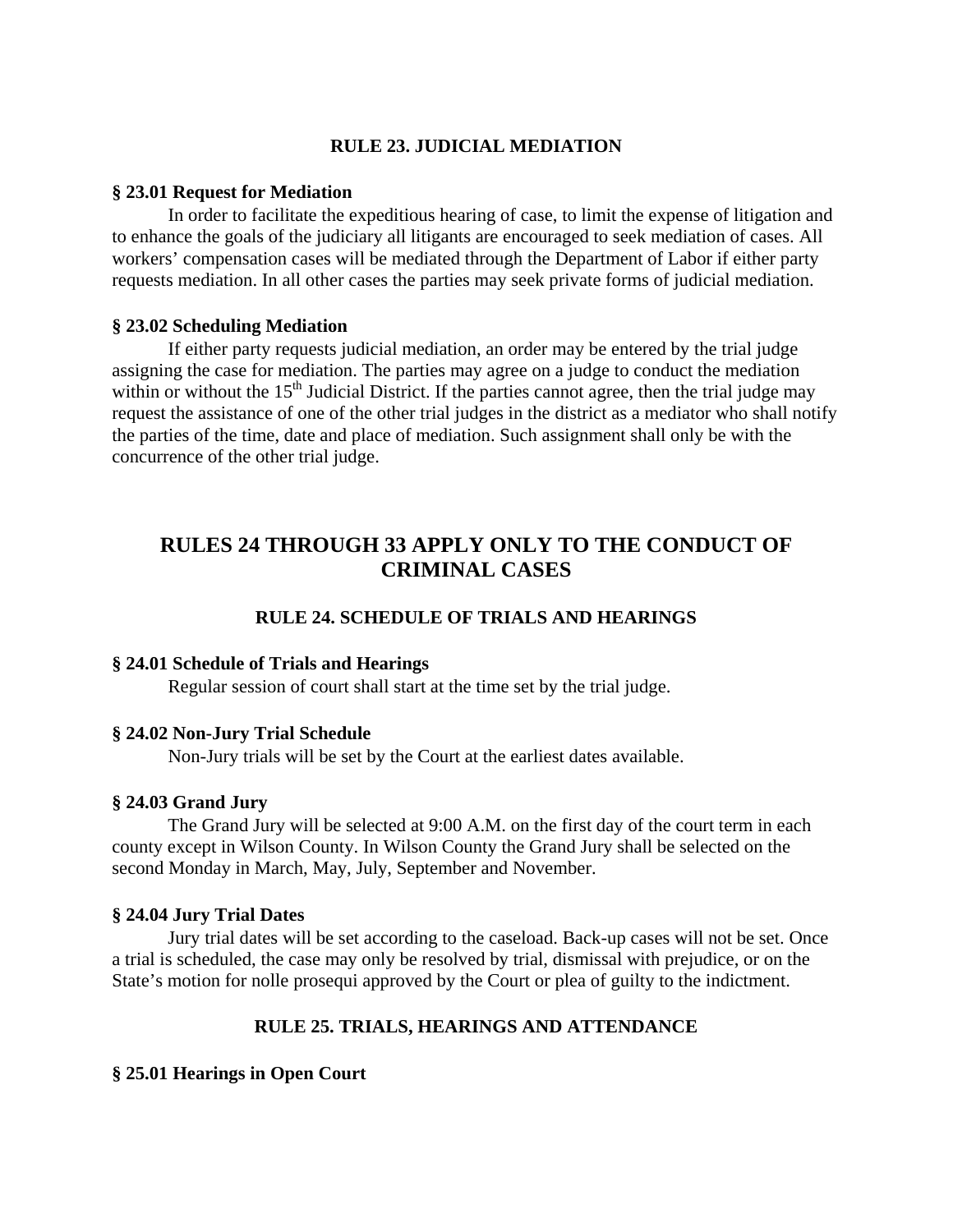Except for informal and purely routine matters, all hearings will be had in open Court including motions for continuance.

### **§ 25.02 Hearings to be on Written Motion or Plea**

 Except as provided herein or otherwise required, all matters will be heard on written motion, petition, or plea, of the moving party (or the party who otherwise invokes the jurisdiction of the Court) and responsive pleading of adverse parties when required.

### **§ 25.03 Attendance of Parties**

 Attendance of parties shall be governed by Rule 43 of the Tennessee Rules of Criminal Procedure.

## **RULE 26. WITNESSES**

### **§ 26.01 Witnesses for Grand Jury**

 The Clerk will issue subpoenas for witnesses listed on the indictments to appear and give testimony on behalf of the State at the session to which such cases are assigned. If other and further witnesses are desired by the State, the District Attorney General shall request that such subpoenas be issued by the Clerk.

### **§ 26.02 Witness for Trial**

The subpoena for any witness, whether for the State or Defendant, shall be issued at least seven days prior to the date of the trial.

### **RULE 27. ATTORNEYS**

#### **§ 27.01 Withdrawal of Attorney**

 An attorney of record can withdraw from a case only by leave of Court upon written motion. Such motion shall be heard pursuant to these rules and it will be the duty of the moving attorney to notify the Defendant that he/she is required to be present in Court for the hearing. The attorney will append a certificate of service to his motion. After a matter is set for trial withdrawal of counsel will only be allowed in the most urgent of cases. The court will not consider failure of the Defendant to pay attorneys fees to be valid grounds for withdrawal after the matter is set for trial.

### **§ 27.02 Appointment for Indigents**

 All attorneys licensed to practice in the State of Tennessee and holding themselves out to practice in the 15<sup>th</sup> Judicial Circuit are subject to appointment for indigent defendants and petitioners. Appointments may be made in open Court or in chambers following determination of indigency. Indigency will be determined by examination of the defendant in open court, where he may be subject to cross-examination by the District Attorney, and by such proof as is offered. If an attorney appointed has good cause to believe the party is not in fact indigent, he may petition to withdraw from the case on that ground. The decision of indigency by another court shall not be binding upon other Judges of this jurisdiction. Attorneys appointed to represent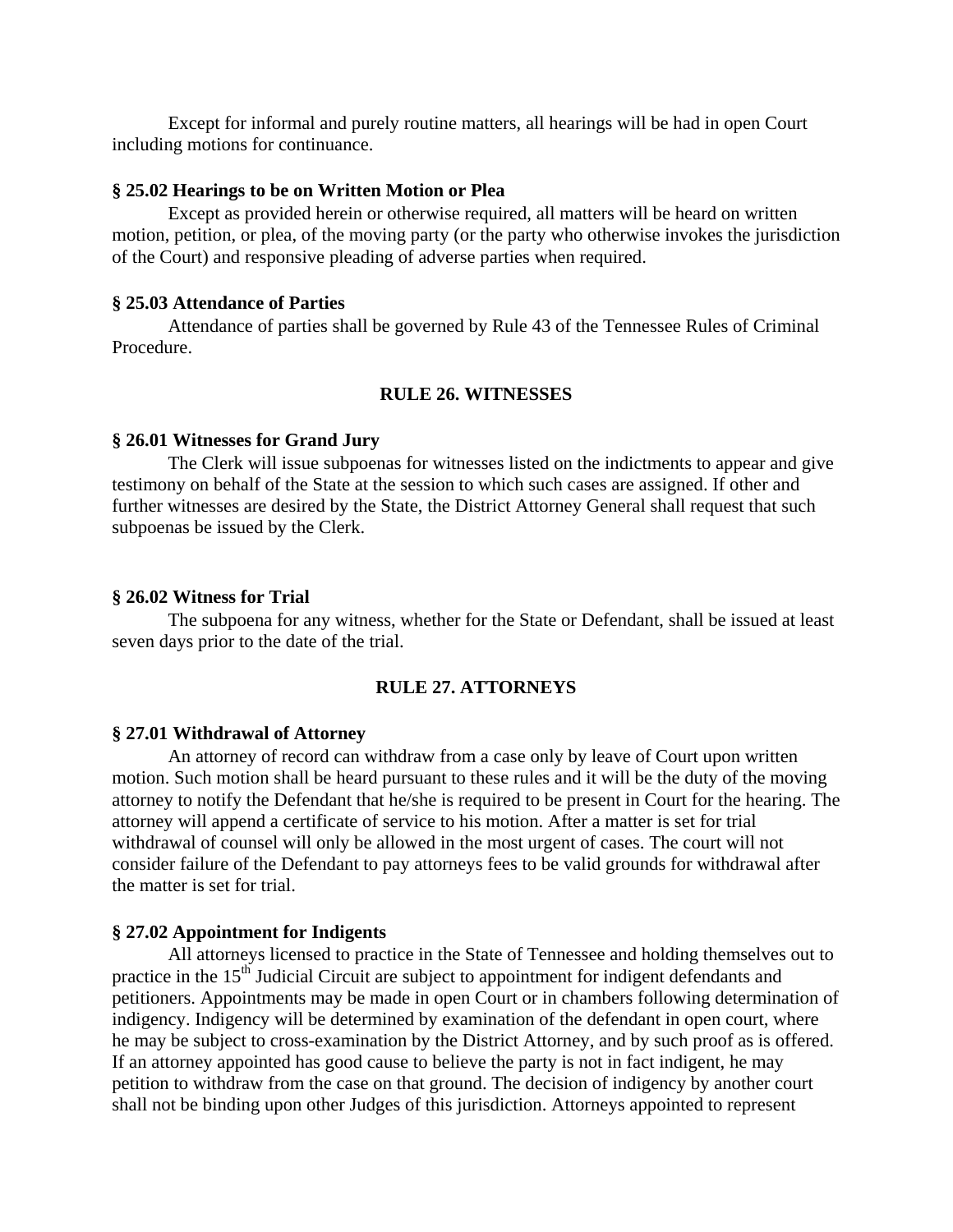indigent defendants shall however continue to appear for that defendant until relieved of representation by the Court in which the defendant's case is currently pending.

## **RULE 28. FILING OF PLEADINGS, MOTIONS AND CONTINUANCES**

## **§ 28.01 Writing and Paper Required**

 All pleadings and motions must be typewritten, double-spaced, in black ink, upon regular legal paper, eleven (11) inches long and eight and one half (8 ½) inches wide, having a blank margin on the left side of every page.

## **§ 28.02 Service and Filing**

 The service of all pleadings and motions shall be governed by Rule 49 of the Tennessee Rules of Criminal Procedure.

## **§ 28.03 Use of Faxed Orders**

If it is necessary to make use of a facsimile for the purpose of obtaining the signature of a Judge on an Order, the party presenting such Order shall immediately thereafter mail or otherwise deliver the original of such Order to the appropriate Judge and such original Order shall be signed and entered nunc pro tunc to the time the facsimile was signed and shall be entered in the record of the matter in which the Order was presented.

## **§ 28.04 Time for Hearings and Motions**

 Pre-trial motions shall be heard on the second Tuesday of each term of Criminal Court in Wilson County. Pre-trial motions in all other counties of the  $15<sup>th</sup>$  Judicial District shall be on the opening day of court of each scheduled term or on any other date or time as set by the trial Judge. All motions shall be heard prior to the trial of the case. The burden is on the proponent of the motion to schedule their motion on a date and time set aside for motions by this rule.

## **§ 28.05 Failure to Appear at Motion Hearing**

 If counsel for movant does not appear at a scheduled hearing on a motion or any other matter scheduled to be heard on the motion docket, the Court may strike, overrule or otherwise dispose of the motion.

## **§ 28.06 Title**

 Motions, petitions, and other pleadings will bear a brief title descriptive of or suggesting content. The Court will then use this title for listing such motions on the Judges' dockets.

## **§ 28.07 Oral Motion**

 Oral motions may be entertained within the Court's discretion upon adequate notice to adverse or affected parties or without notice when necessary. Such motions can be made in open court and should be made immediately after the opening of Court for the day and may be entertained at other times if necessary and when possible.

## **RULE 29. PREPARATION AND DISSEMINATION OF ORDERS**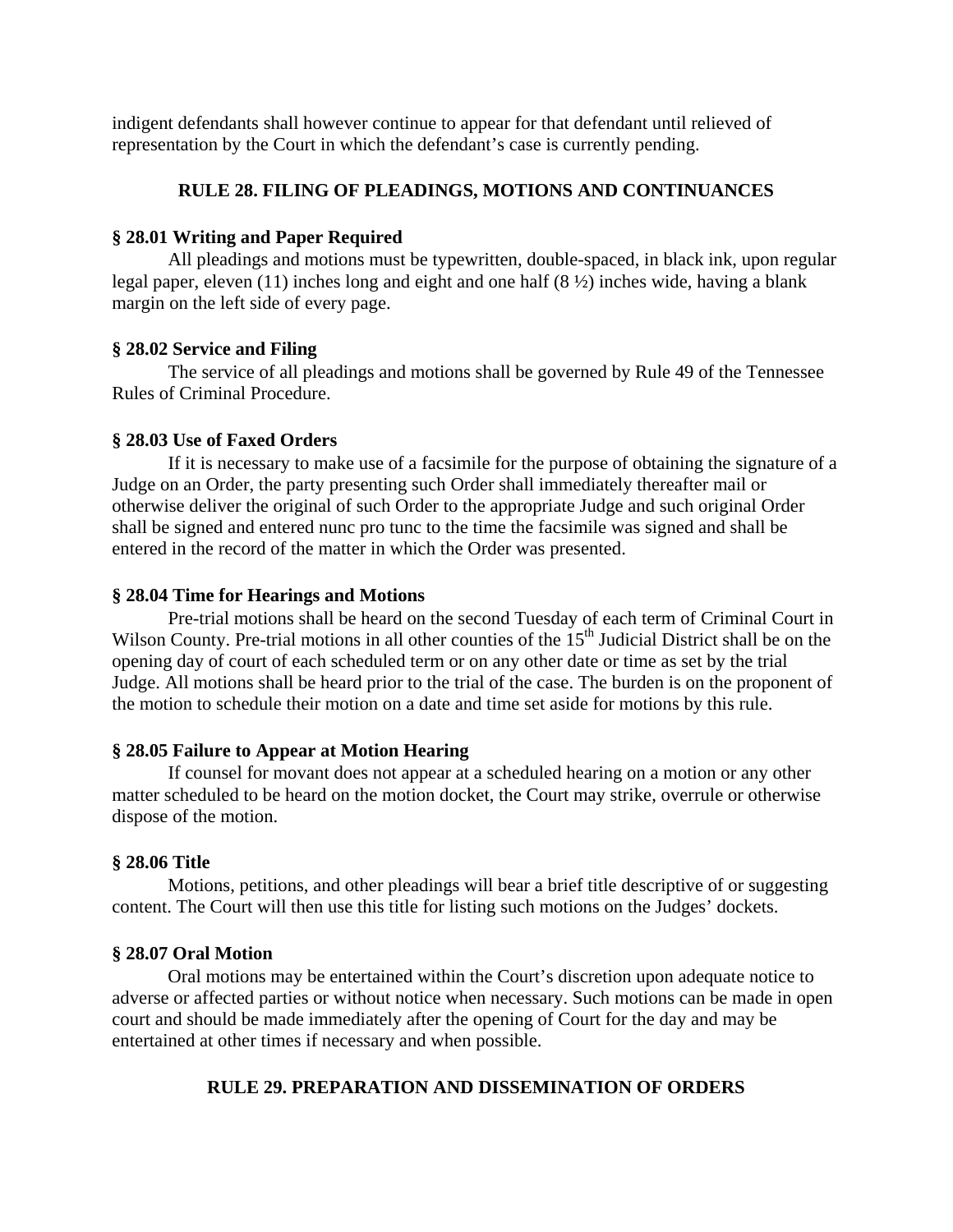#### **§ 29.01 Preparation and Submission of Orders and Judgments**

 Unless the Court directs counsel to prepare an order for entry by the Court, all orders and judgments will be prepared by the District Attorney General.

### **RULE 30. NEGOTIATIONS AND SETTLEMENTS**

## **§ 30.01**

 The State shall make its offer of settlement, if any, to the Defendant as soon as practicable after arraignment. The Defendant shall sign any plea documents before entering Court on disposition dates. Disposition dates may only be continued at the discretion of the Court. The Court shall place all cases not settled or continued on the trial calendar and they shall try the case on the date the Court reserves for jury trials. If a plea or a negotiated compromise is not introduced upon the last disposition date, then the Court shall only accept a plea to crime(s) charged in the indictment and the Court shall thereafter determine the sentence.

### **RULE 31. DISCOVERY**

### **§ 31.01**

 The defendant shall file all discovery motions within ten (10) days from the arraignment date. The State of Tennessee shall file its answer to the motion for discovery within twenty (20) days of service along with any motions the State of Tennessee deems necessary. The defendant shall file a response to the State's motion within twenty (20) days of the State filing a reciprocal motion for discovery.

### **RULE 32. BAIL BONDS, FORFEITURES AND RELIEF**

## **§ 32.01**

 All matters concerning bail bonds, forfeitures and relief are subject to the local rules of practice for bail bonds amended January 1, 2001 and placed in effect March 1, 2001, which are attached hereto as **Appendix 6.**

### **RULE 33. GENERAL SESSIONS APPEAL DOCKET**

#### **§ 33.01**

 Upon the filing of a General Sessions Appeal of a criminal matter, the clerk shall docket such appeal on the first day of Criminal Court following the appeal. The attorney and the defendant shall appear at the time docketed and thereafter the handling of the appeal shall be same as all other cases in the Criminal Court and subject to these rules. Failure of the defendant to appear upon the date in which the matter is docketed shall result in the appeal being denied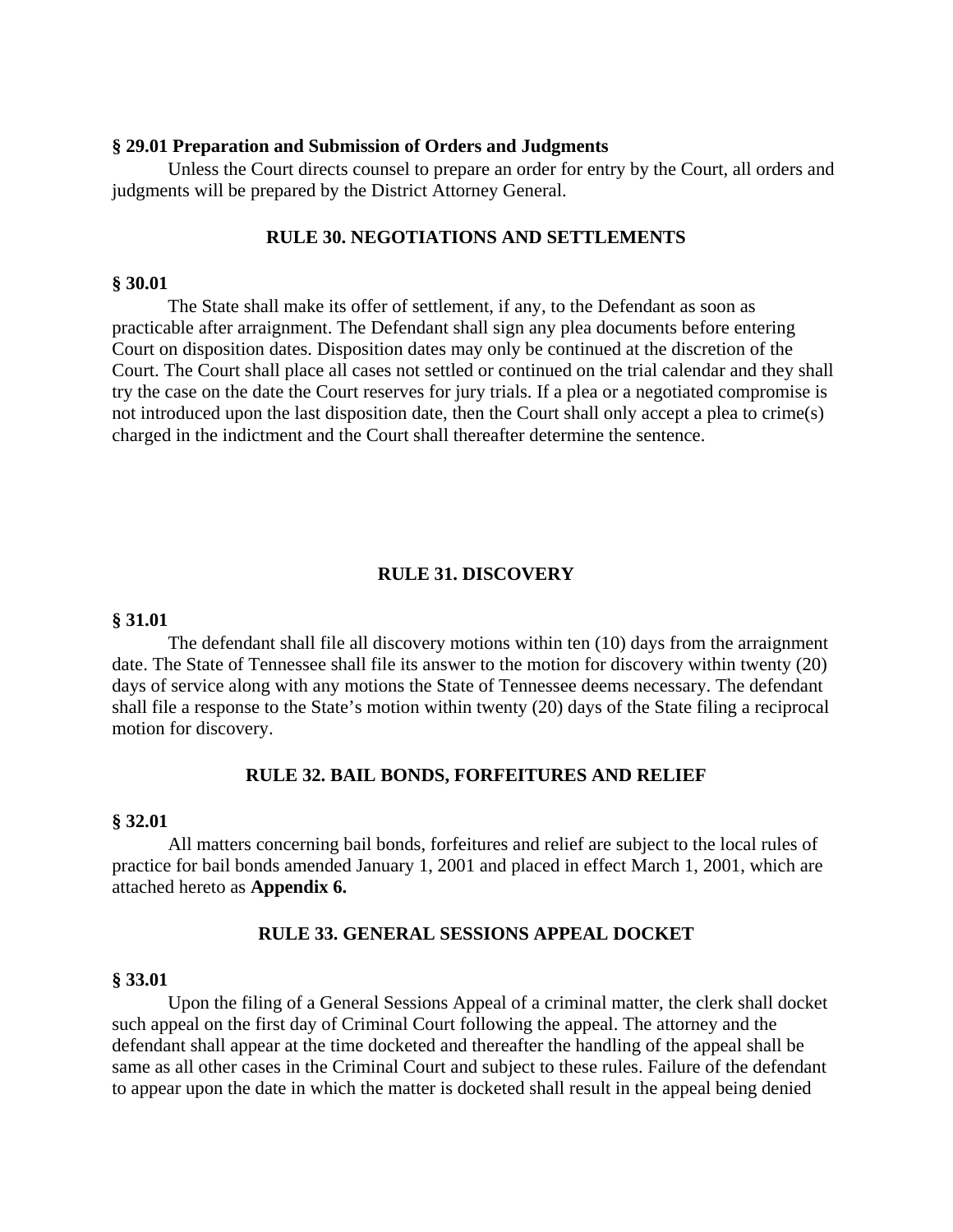and the case remanded back to the General Sessions Court for the judgment of that Court to be final.

### **RULE 34. PROBATE**

#### **§34.01**

 The Tennessee Rules of Civil Procedure and Tennessee Rules of Evidence are expressly adopted by the Probate Division of the Chancery Court of the  $15<sup>th</sup>$  Judicial District. All petitions and complaints filed in Court shall be sworn to and shall be addressed to the Chancery Court, Probate Division, of County.

#### **§34.02 Petitions to Open Estates**

 (a) Under T.C.A. 16-16-201 (b), the Clerk and Master shall be authorized and empowered to grant letters of administration and letters testamentary, letters of guardianship and letters of conservatorship, appoint personal representatives, appoint guardians and conservators, receive and adjudicate all claims, probate wills in common form, determine allowances to the surviving spouse and family of the deceased, preside over the assignment of homestead, preside over the proceedings for the elective share, take and state all accounts and settlements, subject to the approval of the Chancellor, direct and approve final distributions, and hear and determine all probate matters whether herein enumerated or not. The Chancellor shall hear all probates in solemn form and may hear such other probate matters as the Chancellor may deem proper. All accounts, settlements and final orders of distribution shall be made subject to the approval of the Chancellor. All actions taken by the Clerk and Master shall be subject to review by the Chancellor by simple motion, petition or the filing of exceptions as may be appropriate.

 (b) Pursuant to T.C.A. 30-1-117, the following information shall be included in petitions to admit a will to probate and petitions for the administration of estates:

The petition and order to probate shall be made to the Clerk and Master.

(1) The identity of the petitioner.

 (2) The decedent's name, age (if known), date and place of death and residence at time of death.

 (3) In case of intestacy, the name, age (if known), mailing address and relationship of each of the decedent's heirs at law.

 (4) A statement that the decedent died intestate or the date of execution (if known), and the names of all attesting witnesses of the document or documents offered for probate.

 (5) The document or documents offered for probate, or a copy thereof, as an exhibit to the petition.

 (6) The names and relationships of the devisees and legatees and the city of residence of each (if known), and, if the decedent died intestate, similar information for those who are entitled to the decedent's property under the succession statutes, and the names of any minors or other persons under disability.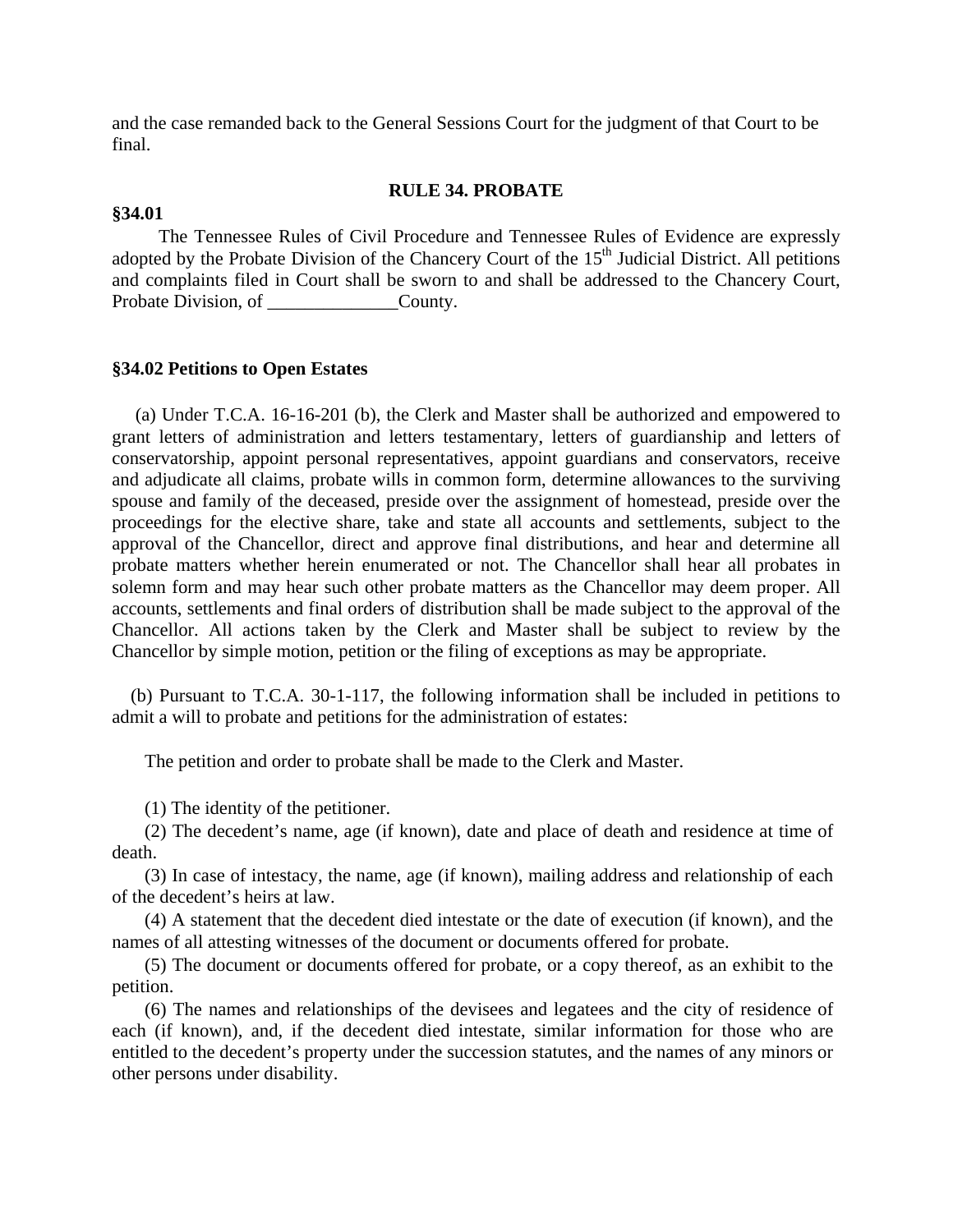(7) An estimate of the fair market value of the estate to be administered, unless bond is waived by the document offered for probate or is waived as authorized by statute.

 (8) If there is a document, whether the document offered for probate waives the filing of any inventory and accounting or whether such is not otherwise required by law.

 (9) If there is a document, a statement that the petitioner is not aware of any instruments revoking the document being offered for probate, if such be the case, and that the petitioner believes that the document being offered for probate is the decedent's last will.

 (10) Personal representatives must appear in person to open estates in order for their oath to be taken before the Clerk.

 (11) At the discretion of the Clerk, all costs for the opening and closing of each estate will be paid by the personal representative when the estate is opened. Any additional costs which have accrued while the estate is open will be assessed at the closing and will be included by the personal representative in the final settlement.

### **§34.03 Inventory of Decedents' Estates**

 (a) As provided by T.C.A. 30-2-301, an inventory must be filed by the personal representative within sixty (60) days after commencement of administration of a testate or intestate estate.

 (b) In intestate estates, and in testate estates when the will does not waive inventory, the inventory may be waived if all heirs or beneficiaries consent thereto, provided all named heirs are sui juris and provided the estate is solvent. If any heir is a minor, or of unsound mind or declines to consent to waiver of the inventory, then an inventory shall be filed. In testate estates, no inventory is required if the will waives it. However, if an interested party requests an inventory in writing, the Court may in its discretion require an inventory.

 (c) The inventory should list all probate assets but exact dollar values need not be given nor must an appraisal be obtained. The Court does not require item by item listing of furniture and personal effects unless such an itemization is requested by an interested party.

### **§34.04 Special Settings**

 (a) The following matters shall be specially set for hearing at a date and time certain after the pleadings are at issue:

(1) Petitions to sell or encumber real property.

(2) Petitions to ratify substantial or unusual authorized encroachments.

(3) Exceptions to reports of the Clerk.

(4) Petitions for substantial encroachments for support of wards or to pay debts.

 (5) Petitions to set a year's support, to set aside exempt property or to determine a surviving spouse's elective share.

(6) Petitions to contest a will.

(7) Petitions to establish lost or spoilated wills.

(8) Petitions to construe provisions of wills.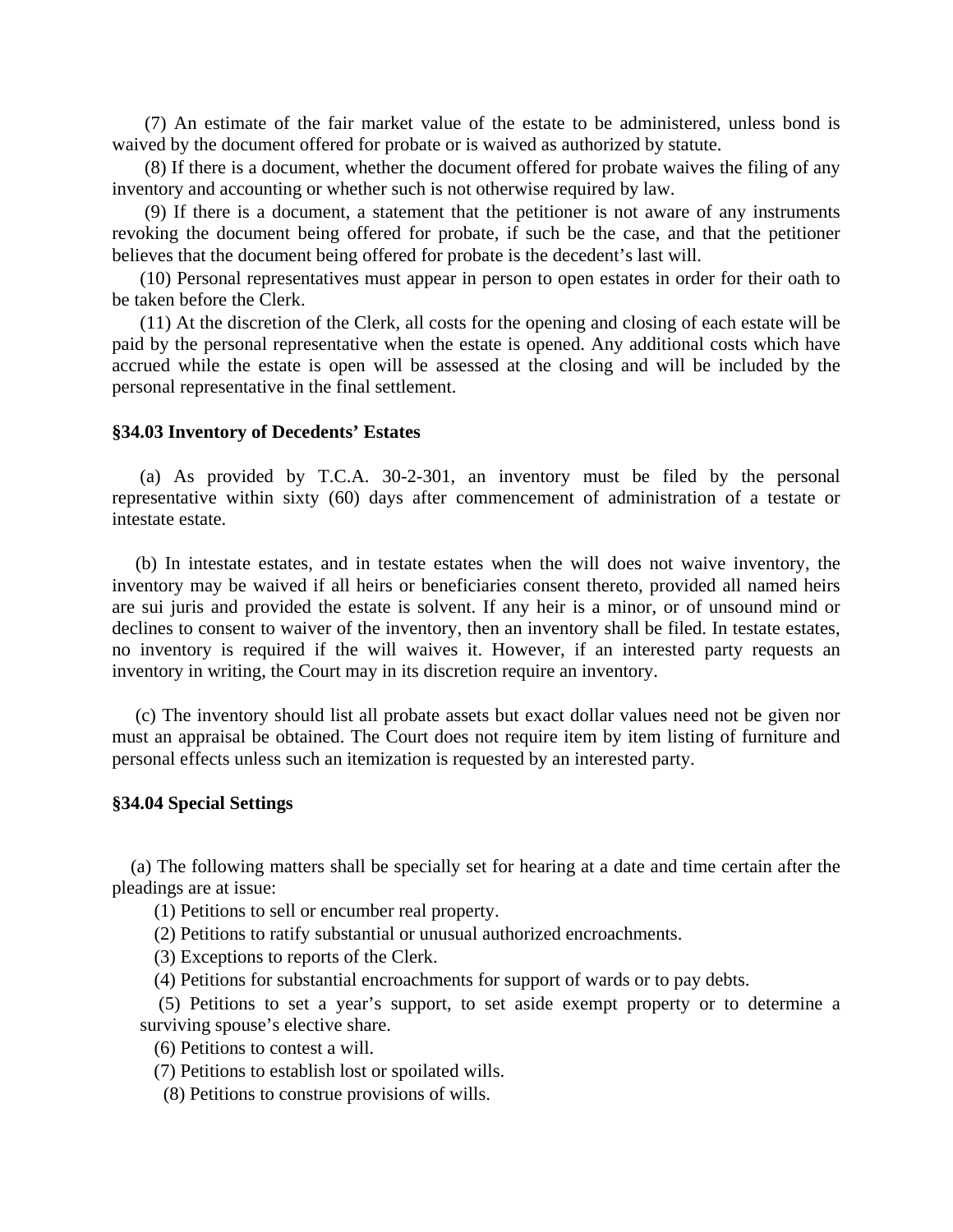- (9) Applications for a fee that is in excess of the guidelines set forth in Rule VII
- (10) All contested matters.
- (11) Other matters such as those involving complex legal or factual issues.

 (b) It shall be the responsibility of the attorney who requests the special setting to give written notice to all interested parties. Service of process may also be required as provided by law.

(c) Special settings may be heard in Chambers the  $1<sup>st</sup>$  and  $3<sup>rd</sup>$  Friday of each month, provided the amount of time will be under 15 minutes. If additional time is required a special setting may be required, or incorporated into a regular docket in one of the  $15<sup>th</sup>$  Judicial counties.

## **§34.05 Accountings**

.

 (a) As provided by T.C.A. 30-2-601, the personal representative of a decedent's estate is required to make an accounting with the clerk of the Court within fifteen (15) months from the date of qualification and annually thereafter until the estate is fully administered. For good cause shown, the Court may extend the time for filing annual or final accountings. Tennessee law provides that accountings may be waived by the Court if the decedent's will waives the requirement or if all residuary beneficiaries are sui juris and have, in writing, excused the personal representative from filing an accounting. However, this Court's policy is not to waive accountings or extend time for filing accountings unless all interested parties are sui juris and agree, in writing, to waive or extend time for filing accountings. It should also be emphasized that, regardless of whether a waiver of accountings is allowed, the personal representative and his or her counsel are obligated under these Rules to see that the estate is properly managed, administered, distributed and closed without undue delay.

 (b) Attorneys are urged to close estates within fifteen (15) months after opening the estate whenever possible. The Clerk of the Probate Court is authorized to approve one extension of time for up to sixty (60) additional days. An accounting should always be filed within fifteen (15) months of opening an estate if a minor or incompetent person is a residuary beneficiary, or if a residuary beneficiary is a competent adult but declines to waive the accounting.

 (c) The personal representative of an estate should always furnish either an informal or a formal detailed accounting to residuary distributees of an estate. It is only the formal Court approved accounting that may be waived by the Court. In no event should a personal representative or an attorney use pressure or undue influence to make a beneficiary or heir feel that he or she must sign a waiver. It is therefore unacceptable to suggest that unless the person waives an accounting he or she will have to pay greater fees or that there will be a lengthy delay in receiving a gift or inheritance.

 (d) Copies of all accountings, annual or final, are to be furnished to all interested parties by the attorney of record or by the personal representative of the estate

 (e) Pursuant to T. C. A. 34-11-111, Guardians and Conservators of minors or disabled persons are required to file annual accountings of assets handled by them, unless accountings are expressly waived by Court order.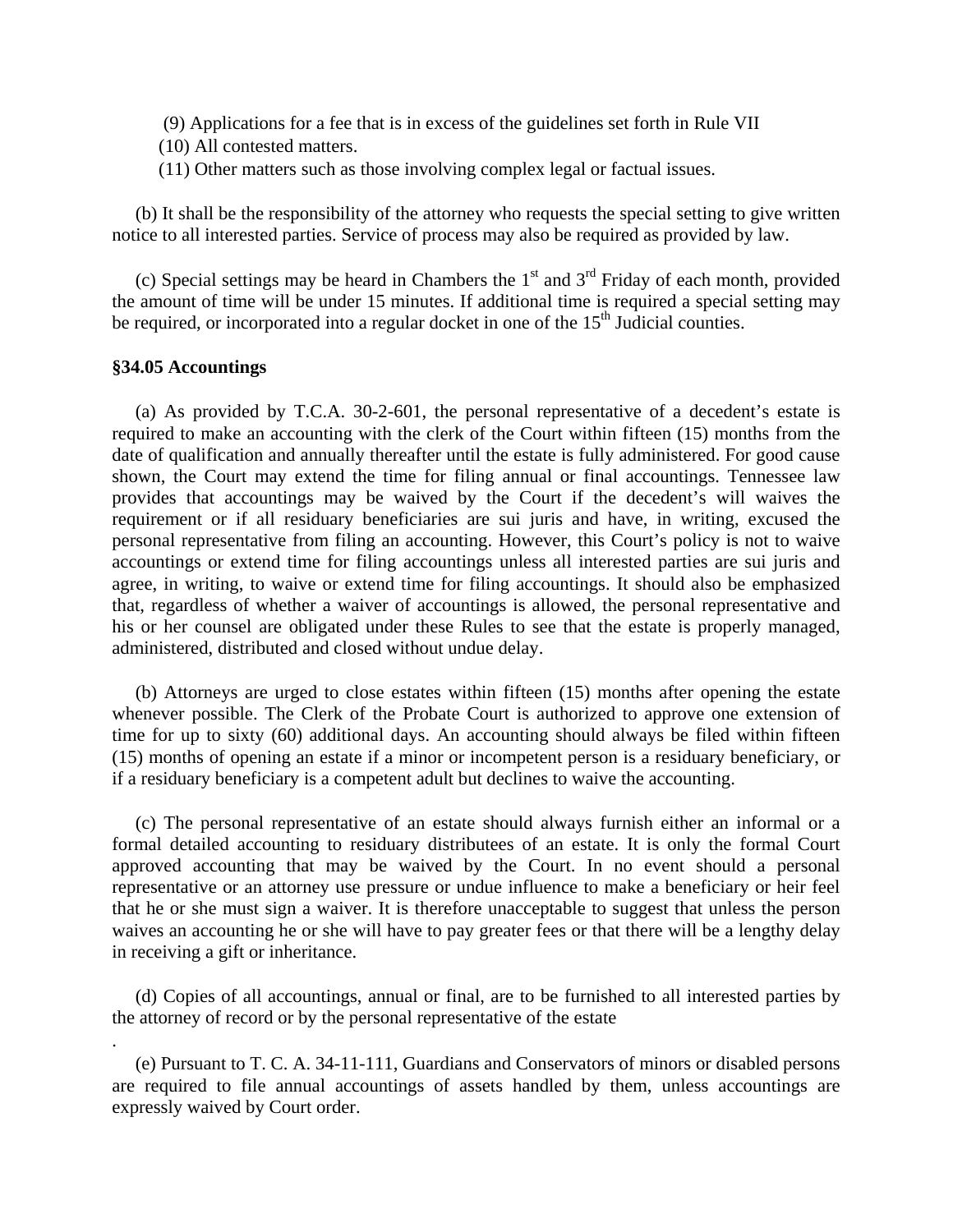### **§34.06 Opening of Accounts**

.

 (a) All fiduciary accounts will be opened at institutions located within the State of Tennessee unless otherwise provided by Court Order

 (b) As provided for in T.C.A. 30-2-601(e), the personal representative, unless the representative is a bank, shall furnish the original of all canceled checks written on the estate account in support of the financial information entered in the accounting. If the financial institution does not return the original canceled checks, the original printed statement can be substituted for the original canceled checks. This original statement must clearly delineate the date, payee and amount of the check for each disbursement.

### **§34.07 Fees for Personal Representatives and Attorneys**

 (a) The Court will set the fees of personal representatives and attorneys of a decedent's estate upon written sworn petition filed by the personal representative. The petition may be filed by the attorney requesting the fee if the personal representative fails or refuses to file the petition.

 (b) The personal representative may be allowed all necessary expenses in the care, management and preservation of the estate and may be allowed compensation, as hereinafter provided, for services rendered, unless the decedent provided for the amount of compensation for the personal representative in the will.

 (c) In determining the amount of the attorney's compensation, the Court will consider the amount and character of the services rendered, the complexity of the estate, the time and effort involved, the character and importance of the litigation, the amount of money or value of property involved, the professional skill, expertise and standing of the attorney.

 (d) In setting fees, the Court may consider any extraordinary services, including but not limited to sales or mortgages of real or personal property, lengthy or contested litigation involving claims against the estate, complex tax returns or audits by any federal or state agencies, the managing or selling of the decedents business, will contests, or such other litigation or special services that may be necessary for the personal representatives to prosecute, defend or perform

 (e) When fixing fees for personal representatives and attorneys when no compensation is provided by the decedent's will the Court shall consider the guidelines hereinafter set forth. If the value of the decedent's gross estate (including the real estate to the extent that services were rendered in connection with the real estate) plus any income earned during the administration of the estate is under \$50,000.00, a fee of \$2,500.00 shall be considered reasonable. For estates totaling over \$50,000.00, the fee may be graduated as determined by the following guidelines;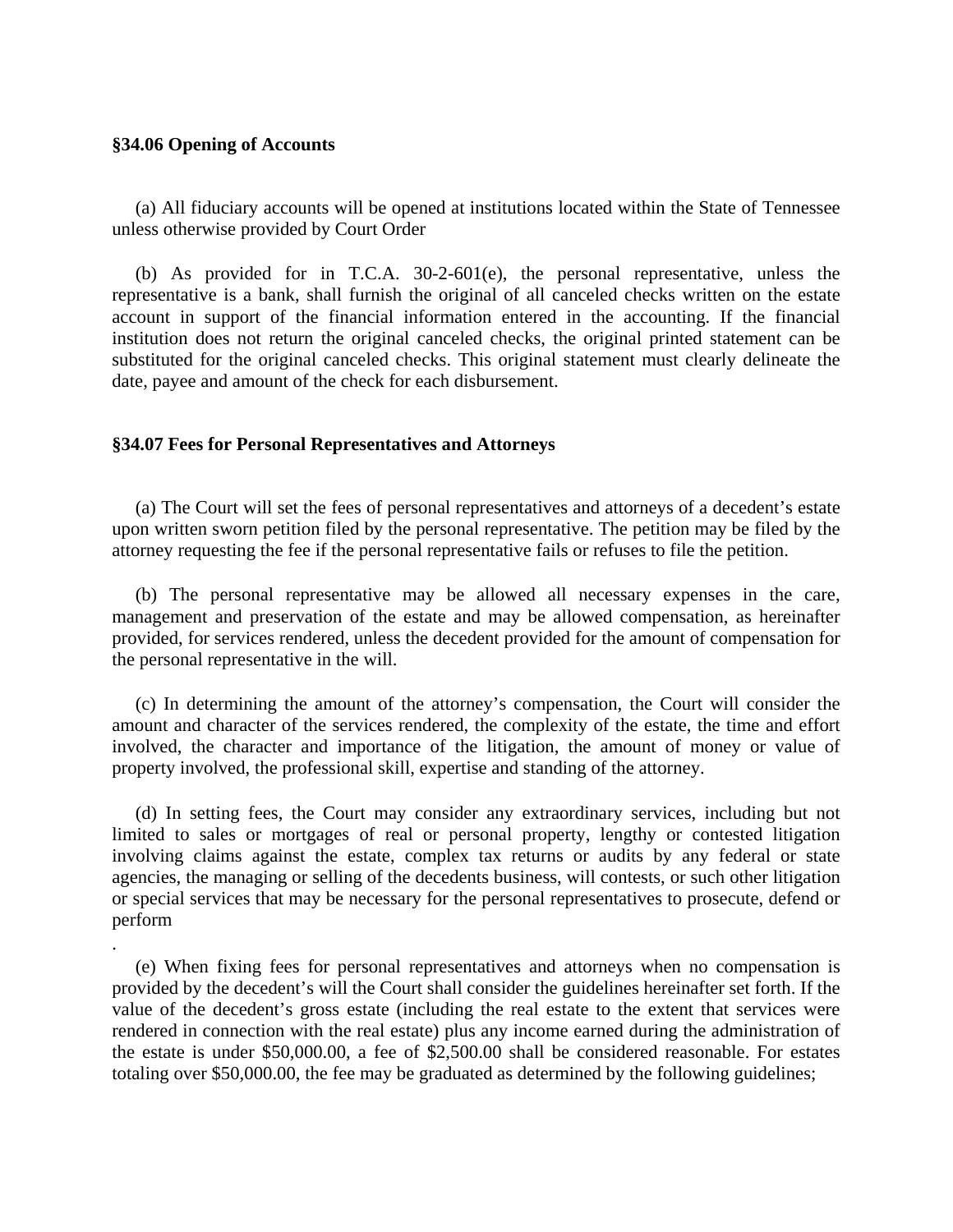### VALUE OF ESTATE FEE

Estates over \$50,000.00 to \$100,000.00 5% Estates from \$100,000.00 to \$1,000,000.00 3% Estates over \$1,000,000.00 2%

The personal representative or attorney may petition the Court for a higher percentage. The petition to increase will require a court hearing.

 (f) These guidelines reflect what may be considered to be reasonable but are not binding on the Court, the parties or the attorneys. Fees should be reasonable and in accordance with the Code of Professional Responsibility as set forth in Tennessee Supreme Court Rule 8.

 (g) If there are two or more personal representatives, the Court shall apportion such compensation pursuant to any agreement between them. If there is no such agreement, the Court shall apportion such compensation according to the services actually rendered by each.

 (h) When the attorney also serves as personal representative, only one fee shall be allowed but the Court, in fixing same, shall take into consideration all of the services rendered.

 (i) The Court may, in its discretion, set an attorney's fee using an hourly rate rather than setting the fee as a percentage of the decedent's estate

 (j) The Court will not allow fees or compensation in excess of \$30,000.00 to be paid to accountants, appraisers or other professionals unless a petition setting forth the facts and requesting approval is filed with and approved by the Court. Court approval shall not be required if all interested parties consent to the payment.

 (k) A copy of any petition that requests compensation pursuant to this Rule shall be given to all interested parties. Additionally, the interested parties shall be given not less than ten (10) days written notice of the date and time on which the petition is scheduled to be heard. This notice shall be given to creditors of the estate if the estate is insolvent.

(l) The petition requesting such fees shall include the following:

- (1) A description of the assets of the estate.
- (2) The value of the gross estate.
- (3) The value of the probate estate.
- (4) The amount of income earned by the estate.
- (5) The amount of compensation requested.

(6) A statement that all interested parties have been properly notified of the proceedings and have been furnished with a copy of the petition.

 (m) Normally, fees for personal representatives of the estates and their attorneys will not be heard until the estate is substantially complete and an early closing of the estate is contemplated.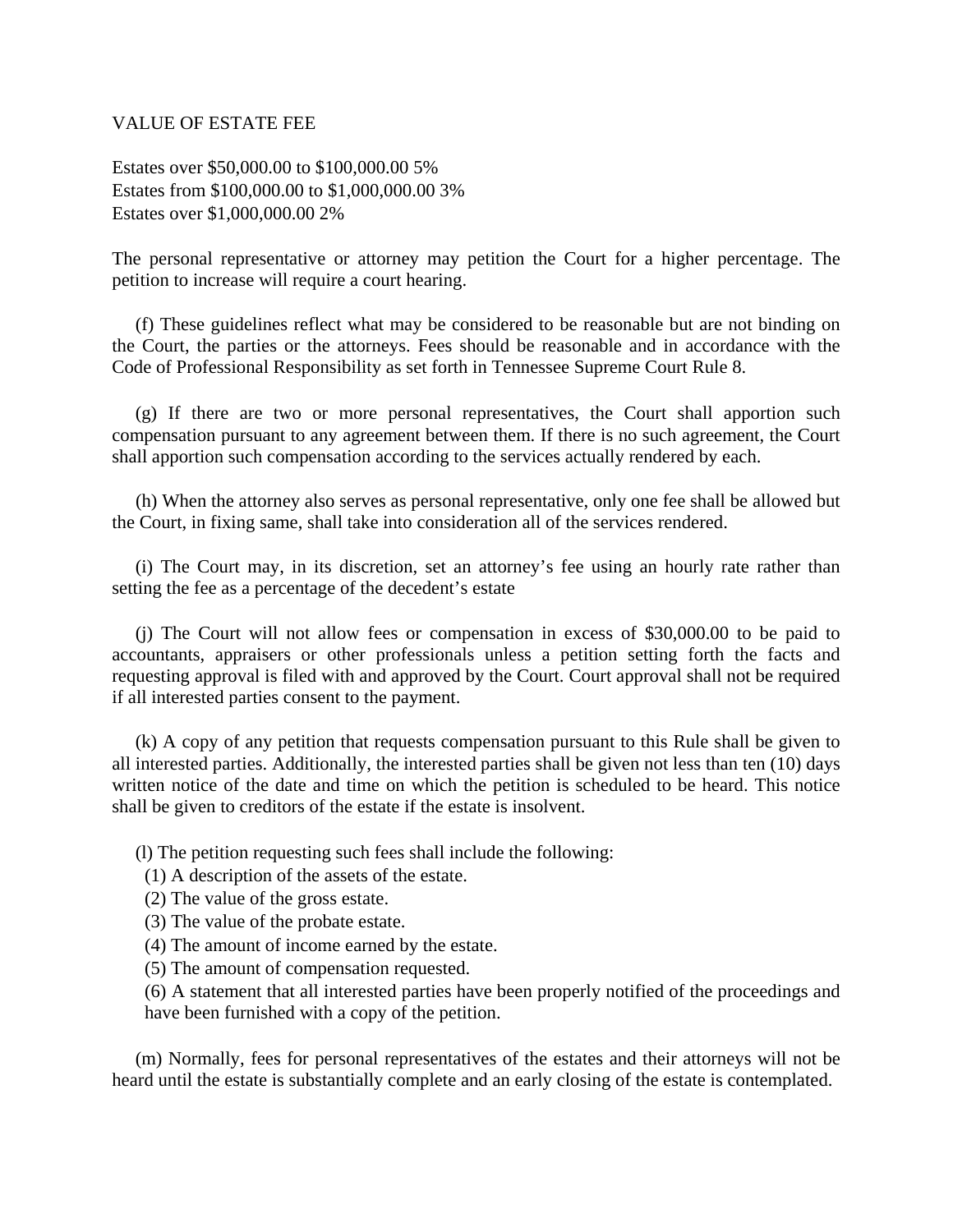(n) If the interested parties are all sui juris and agree to the fees, the Court will not require a petition for fees to be filed in the cause. Any such fee agreement should be reduced to writing and should otherwise comply with the attorney's ethical responsibilities under DR 2-106 of the Code of Professional Responsibility as set forth in Tennessee Supreme Court Rule 8.

#### **§34.08 Closing of Decedents' Estates**

 (a) In order to close an estate, whether or not a final accounting is waived, the personal representative, after the period for creditors to file claims against the estate has expired, shall file a petition or sworn statement with the clerk of the Court stating substantially the following facts together with a qualification or explanation if any statement is not accurate:

( 1) That the personal representative has properly administered the estate.

(2) That the personal representative has paid or settled all claims that were lawfully presented and that written satisfaction of all claims is attached or filed in the cause (or if the estate has been declared insolvent that the estate has been distributed in accordance with the Plan of Distribution).

(3) That the personal representative has paid or has set aside funds to pay all expenses of administration, including bond premiums and Court costs.

(4) That, consistent with all the requirements of T.C.A. 30-2-306, the personal representative has mailed or delivered a copy of the published notice of the requirement to file claims to the creditors of the decedent who were known or reasonably ascertainable by the personal representative.

(5) That the personal representative has filed in the cause the final receipt and release from the Tennessee Department of Revenue evidencing payment of all Tennessee Inheritance and/or estate tax due from the estate, or, in the alternative, a non-taxable certificate. Also, that a release from the Bureau of TennCare required by T.C.A. 71-5-116 has been filed with the Clerk, or, if no release has been filed that the decedent was not enrolled in the TennCare program at the time of death or other statutory exclusions or waivers do not require the filing of such release.

(6) That the personal representative has distributed the estate according to the will and has obtained and filed receipts for specific bequests or if the decedent did not leave a will, has distributed the estate according to the laws of intestate succession.

(7) That the personal representative has complied with T.C.A. 30-2-301, requiring a copy of the will or appropriate portion thereof to be furnished to legatees or devisees under the will or, in case of an intestate estate, that a copy of the Letters of Administration has been sent to the distributees.

(8) Whether any residuary beneficiary is under a disability.

(9) That a receipt and waiver from each residuary is attached in which the residuary beneficiary acknowledges that the estate has been properly distributed to him or her and that the residuary beneficiary files the statement in lieu of a more detailed accounting.

 (b) It should be noted that annual and final accountings should be filed whenever any residuary beneficiary is a minor, is under a disability, or for any reason has declined to sign a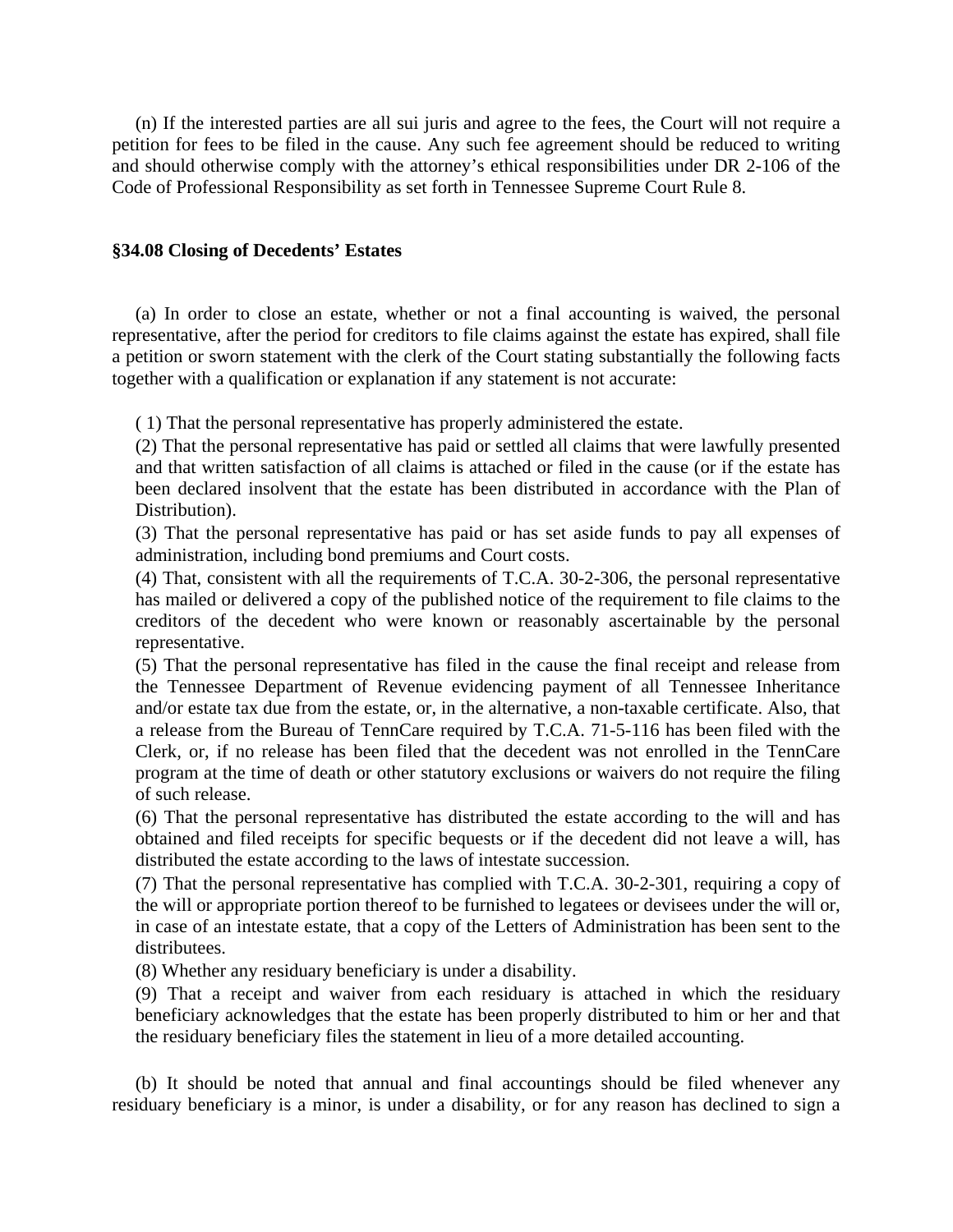waiver. A guardian, conservator or custodial parent may waive notice of an accounting but may not waive the accounting itself.

 (c) When a trust is a residuary beneficiary, the trustee of the trust may waive an accounting but the receipt and waiver must set forth the assets received from the personal representative. Additionally, whenever the trustee and personal representative are the same person, this fact shall be brought to the attention of the Court and the Court shall determine whether, under the totality of the circumstances, waiver is appropriate. Normally, the Court in such situations will require that the adult beneficiaries of the trust also agree to the waiver of accounting.

 (d) Final accountings of solvent estates may be waived and the estate may be closed on receipt and waiver provided that all residuary beneficiaries are sui juris and that they acknowledge in writing that the estate has been properly distributed to them and that they file the statement in lieu of a more detailed accounting.

#### **§34.09 Investing Funds Per Court Order**

 (a) The Probate Court Clerk will invest litigant's funds paid into the Court only if there is a Court Order directing it to do so. Unless the Order provides otherwise, the Clerk shall determine in which institution the funds are to be invested and the nature of the payment or when the order is entered, if later, it will be the duty of the attorney seeking investment of the funds to specifically call to the attention of the clerk that the funds are to be invested. The Clerk, upon distribution of the funds held by it, shall be paid a commission equal to 5% of the income realized from the account. If the funds are to be held for less than thirty (30) days, the Clerk will deposit them in its "funds not invested account."

 (b) All orders directing the Probate Court Clerk to invest funds must include the applicable social security number or employment identification number of the person or entity responsible for the payment of taxes on the income produced by the investment.